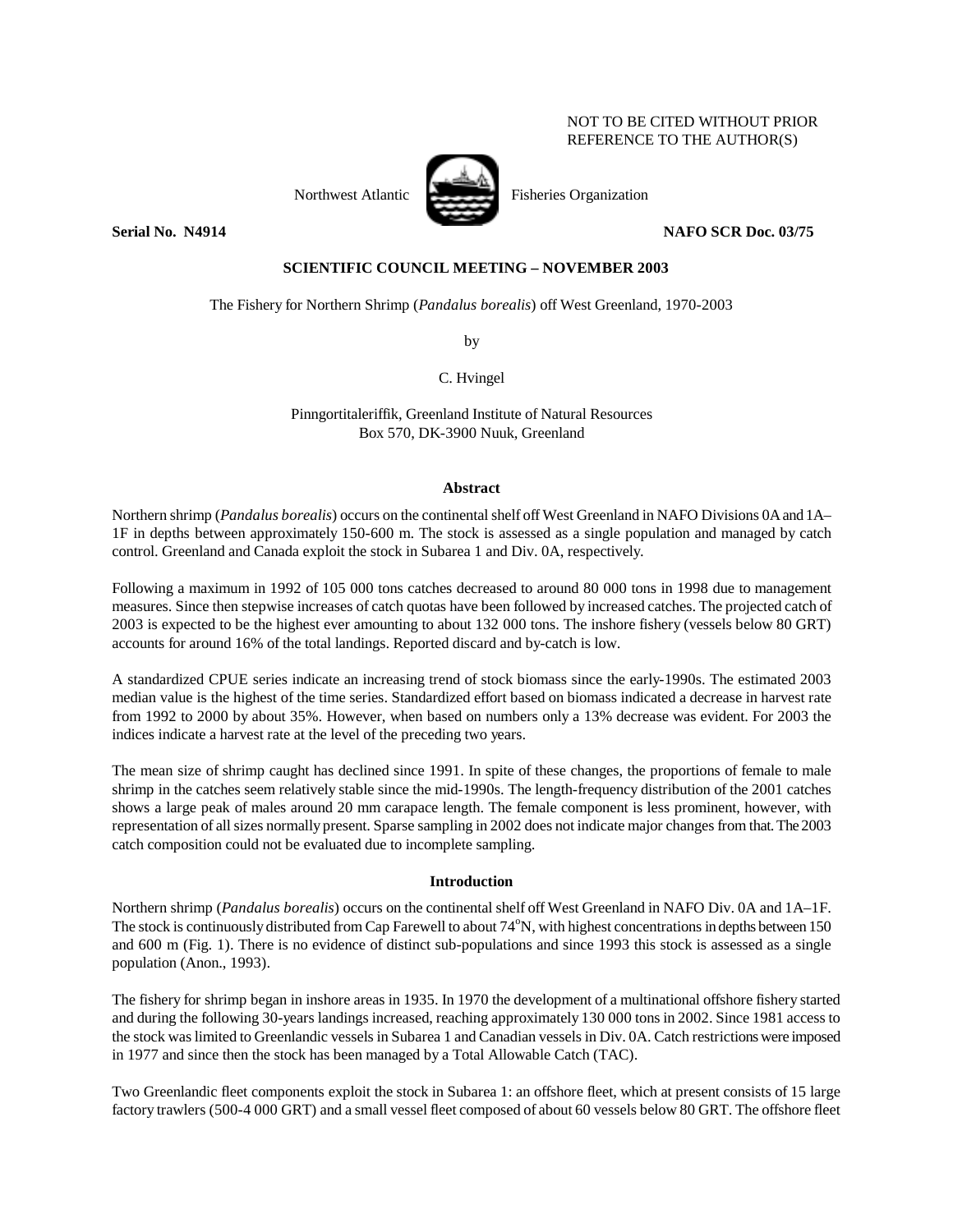component is restricted to offshore areas and by quotas. With a few exceptions vessels below 80 GRT were unrestricted by areas and quotas until 1997 when catch regulation was introduced also for this fleet component. Since 1986 logbooks have been mandatory for vessels above 50 GRT. Since 1997 logbooks are available for all vessels. An Internal Transferable Quota system (ITQ) was introduced as a management tool in 1991.

The Canadian fleet exploits the stock component in Div. 0A. Seventeen companies are currently licensed to fish in the area but in recent years only 6-7 vessels (2 000-4 000 GRT) have participated. Catches are restricted by quotas. Vessel logs are available since 1979.

The present paper updates time series of catch, effort, catch composition, standardized CPUE-indices and spatial distribution of the Greenlandic and Canadian trawl fishery for shrimp off West Greenland.

### **Materials and Methods**

Total catches were estimated from vessel logs and weekly reporting to Greenlandic authorities, corrected for "over-packing" and converted to live weight (Hvingel, 2003). Logbook data were analysed to show the spatial and temporal distribution of the fishery. Unstandardized CPUE was calculated using a factor 1.6 as a multiplier for recorded effort by vessels using twin-trawl. Unstandardized effort was calculated by dividing total catch with mean CPUE. Standardized effort was calculated by dividing total catch by the standardized CPUE-index (see below).

CPUE data from Greenlandic vessels above 50 GRT fishing in Subarea 1 and Canadian vessels fishing in Div. 0A were used in multiplicative models to calculate standardized annual catch rate indices. Four separate indices covering four different fleets were derived (Hvingel *et al.,* 2000). These indices were then combined in a single series representing the total area. Annual CPUE indices for the total area cannot be derived from a single GLM (General Linear Model) run including all fleets as they had no or too little overlap either in time or in space and thus such a model will not be able to estimate the relative fishing power of the individual vessels.

The four indices included the following variables: (1) individual vessel fishing power, (2) seasonal availability of shrimp, (3) spatial availability of shrimp and (4) annual mean CPUE. The calculations were done using the SAS statistical software (Anon., 1988). The main criterion for including an individual vessel in either of the multiplicative models was three years of participation in the fishery covered by the index. Hauls by twin-trawls (two complete trawls towed simultaneously) were excluded from the analysis. The area definition used is based on distinct fishing grounds (Fig. 1). The multiplicative model was represented in logarithmic form either as:

Model 1 
$$
\ln(CPUE_{miki}) = \ln(u) + \ln(A_m) + \ln(S_i) + \ln(V_k) + \ln(Y_i) + e_{miki}
$$

or with a MONTH\*AREA interaction (see appendix 1) implying an annual migratory or behavioural pattern:

Model 2 
$$
\ln(CPUE_{mjki}) = \ln(u) + \ln(V_k) + \ln(Y_i) + \ln(A_m * S_j) + e_{mjk}
$$

Where *CPUE<sub>mjki</sub>* is the mean CPUE for vessel k, fishing in area m in month j during year i (k = 1,...,n; m = 1,...,a; j = 1,...,s;  $i = 1,...,y$ ;  $\ln(u)$  is overall mean  $\ln(CPUE)$ ;  $A_m$  is effect of the m<sup>th</sup> area;  $S_j$  is the effect of the j<sup>th</sup> month;  $V_k$  is the effect of the  $k<sup>th</sup>$  vessel;  $Y_i$  is the effect of the i<sup>th</sup> year;  $e_{mjki}$  is the error term assumed to be normally distributed N(0, $\sigma^2/n$ ) where n is the number of observations in the cell. The standardized CPUE indices are the antilog of the year coefficient.

Parameter estimates of the vessel, month and area variable from a first run of the main effects model (model 1) were compared. Levels within each variable were combined in subsequent analyses if the parameter estimates did not differ by more than 5%. This was done to reduce the number of empty cells in the models. For further details on model construction and analyses see Hvingel *et al.* (2000).

**The '1BCDEF index'** largely covers the NAFO Div. 1B to F (area 1A was not included due to misreporting from that particular area). 40 vessels were included providing data since 1987. These data were grouped into 9 areas (Area 4-12, Fig. 1). Based on the exploratory run of the main effects model (model 1) the vessel effect was collapsed into 27 groups consisting of 1-3 vessels with similar fishing power. The month effect was reduced to 10 levels by grouping adjacent months with similar indices of relative shrimp availability. Areas 7 and 8, and area 9 and 10 were grouped.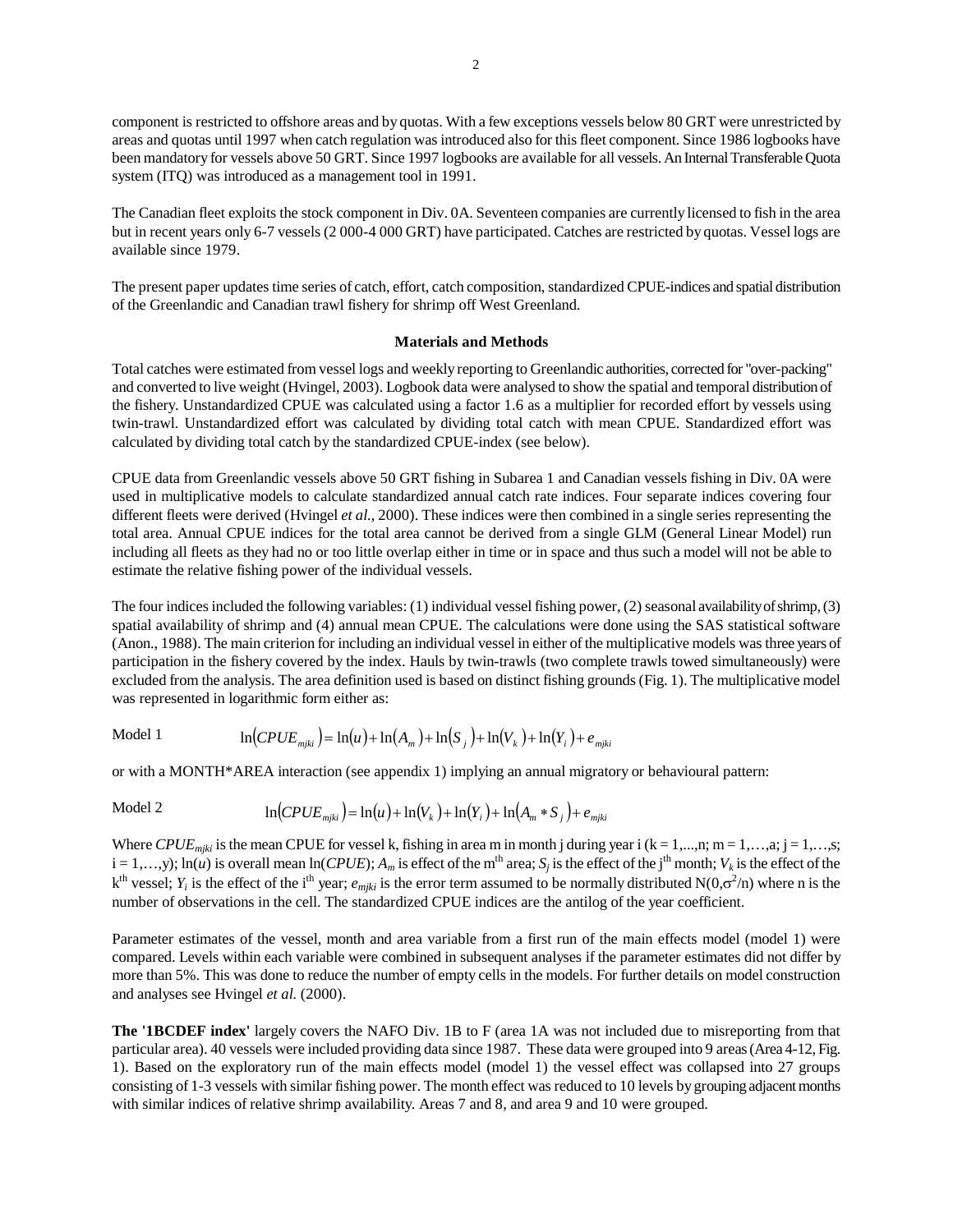**The 'KGH index'**: The initial offshore fishery was executed by 7 sister trawlers (722 GRT) all operated by the Kongelige Grønlandske Handel (KGH). This early fishery only covered Div 1A and part of Div. 1B and data from Area 3, 4, 6 and 7 (Fig. 1) for the years 1976-1990 were considered for this index. The analyses for reducing variable levels showed that 6 of the seven vessels could be treated as a group in the subsequent analyses. The month variable could be reduced to 10 levels and area 4, 6 and 7 combined.

Data for **the '0A index'** is available since 1981. The fishery in Div. 0A takes place in a very limited area (Fig. 1) thus no areal segregation was required for the 0A-index. Although the fishery takes place in June-December, the analysis was confined to July-November because effort was sparse in June and December, especially in recent years. Effort in 1997 was low and an unknown proportion was due to twin trawling thus 1997 was not included. The 29 levels of the vessel variable were reduced to 10 consisting of 1-7 individual vessels of similar fishing power. The months August-November were grouped into one level before subsequent analyses.

**The 'small vessel index'** is based on vessels below 80 GRT, which have exclusive rights for fishing in "inshore" areas. This fishery is almost exclusively confined to areas around Disko Island in Div. 1A and 1B. The areas included were those shown as areas 1, 2 and 3 in Fig. 1. Comprehensive data are available since 1988 and 27 vessels were used in the model. The fishery occurs from March/April to December. The vessel variable was reduced to 9 levels consisting of groupings of 1-5 vessels due to similarity of estimated fishing power. The month variable was reduced from 9 to 5 levels.

For this years', analyses the indices were revised and the following changes relative to the 2002 analyses (Hvingel, 2002), were made:

- 1BCDEF index: addition of 6 new vessels
- Small vessel index: addition of 1new vessel
- KGH index: No changes
- Div. 0A index: No changes

One unified time series of standardized CPUE, covering 1976-2002, was derived by aggregating the four available indices. A Monte Carlo Markov Chain (MCMC) sampling process was used to construct distributions of likelihoods of possible values of this combined index. This was done within the programming framework WinBUGS v.1.4, (www.mrcbsu.cam.ac.uk/bugs). The individual CPUE series for the p<sup>th</sup> fleet,  $\mu_{pi}$ , was assumed to reflect an overall biomass series,  $Y_i$ , and a constant fleet coefficient,  $v_p$ , so that:

$$
\mu_{pi} = v_p Y_i \exp(e_{pi}).
$$

The error,  $e_{pi}$ , were considered to be distributed with mean zero and variance  $\sigma_{pi}^2$ . I assumed that  $e_{pi}$ , had variances inversely proportional to the area of fishing ground, *ap*, covered by fleet *p*. The factor, *ap*, was taken to be the area of sea bottom between 150-600 m. Hence,  $\sigma_{pi}^2$  was calculated by:

$$
\sigma_{pi}^2 = \frac{cv_{pi}^2}{a_p}
$$

Where *cvpi* is the annual fleet specific coefficient of variation as calculated in the GLM run. The area weighting factor, *ap*, for the 1BCD, KGH, 0A and Small vessel indices was estimated to 0.46, 0.36, 0.05 and 0.13, respectively.

Annual size compositions of shrimp catches were obtained from samples taken before processing by fisheries observers onboard offshore vessels. Onboard the vessel or later in the laboratory samples were sorted by sexual characteristics (McCrary, 1971) and measured to the nearest 0.1 mm (Greenland) and 0.5 mm (Canada) carapace length. The data were pooled in 0.5 mm length groups and adjusted by the weight of the catch to the number caught in the set. Numbers from all sets for the month were totalled and adjusted by weight to the monthly catch by NAFO Division. The numbers from all months and areas were totalled and adjusted by weight to the total or projected catch of the year. Sex specific indices of abundance were calculated by dividing the numbers caught of each sex by the standardized effort.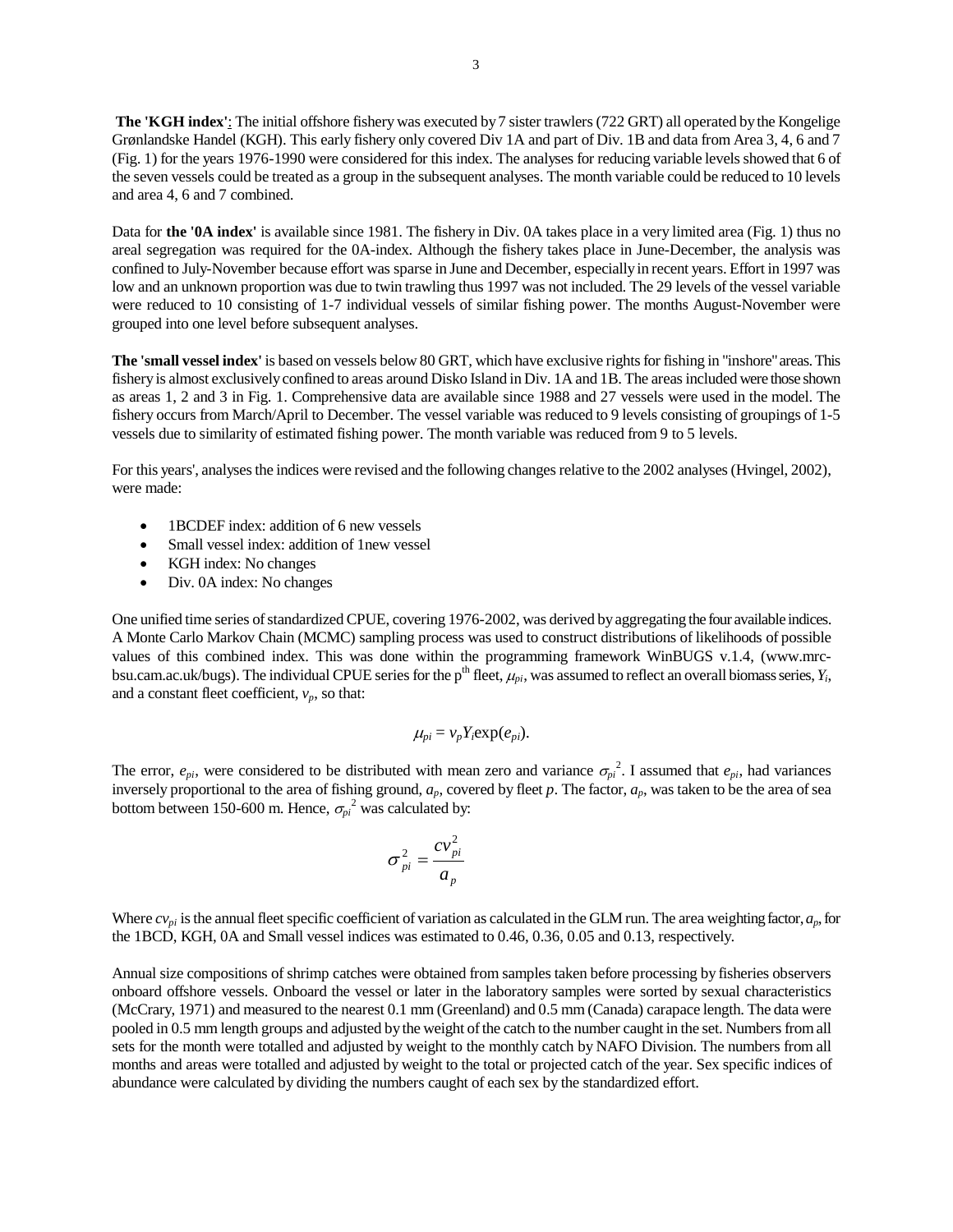#### **Results and Discussion**

# **Catch**

Catches of shrimp taken in the Greenland Exclusive Economic Zone (EEZ) have so far been reported without accounting for "over-packing" – the quantum of surplus weight in a certain packaging (e.g. in 5 kg cartons) – or the difference between the product weight and live weight. January 1st 2004 this practice will change by the enforcement of new legislation to ensure that total removals by fishing are reported in units of live weight. The catch series was therefore revised compared to the one previously used in the assessments. Details are given in Hvingel, 2003.

In conjunction with the development of the offshore shrimp fishery total annual catch has increased from about 10 000 tons in the early-1970s to more than 105 000 tons in 1992 (Fig. 2, Table 1). Government restrictions to reduce effort and fishing opportunities elsewhere for the Canadian fleet then made catches decrease to about 80 000 tons in 1998. However, when measured in numbers caught, the catch level of 1992 was maintained (Fig. 2A). Since then raises of the annual quotas (Table 1) has been accompanied by increased catches. The projected catch of 2003 is expected to be about 132 000 tons (projected from Oct. to the end of the year).

Since the beginning of the 1970's catches in the inshore areas have been fluctuating between 8000 and 23000 tons (Table 1). Limited access for vessels above 80 GRT was the only management related restraint on inshore catch levels until 1997 when ITQ's were enforced also for the small vessel fleet. Subsequently catches decreased substantially while a major reorganisation of the fleet took place. During most of the nineties the inshore fishery had accounted for 19-24% of the total catches, but in 1998 only 13% (10 500 tons) were taken inshore. By 1999 catches were back up around 20 000 tons. However, while the catches of the offshore fishery kept increasing the catches of inshore fishery has remained stable. Thus for the recent two years the inshore fleets' share of total catches has declined to 16%.

The Canadian catches in Div. 0A have fluctuated between 17 00 and 5 400 tons during 1979-1983 after which they increased from 2 100 tons in 1984 to the highest recorded level of around 6-7 000 tons in the late-1980s to early-1990s (Table 1). Catches thereafter declined to around 1 000 tons in 1998 coincident with the increased fishing opportunities off Labrador. During the mid-1990s to early-2000s catches in Div. 0A have accounted for less than 4% of the total catches off West Greenland. The 2003 catches are expected to be about 4 000 tons i.e. 3% of total catches.

The fishery takes place in all months (Table 2). In general the monthly amount of shrimp caught tracks a dome shaped curve over the year with a maximum in midsummer (June-July). In some years (1991-1994) a second maximum occur in October. In Div. 0A the fishery usually begins in late June - early July and continues into late November. However, most of the catch and effort occurs in August-October.

# **By-catch and discard**

The reported discard of shrimp has remained less than 1% (weight) of total catch throughout the period 1987-2003 (Table 5). The discard of fish has shown a slightly increasing trend from about 1 to 3% of total catch in the years 1987-1998. The introduction of observers on all offshore vessels in 1991 has most likely contributed to this development by the increasing incentive to report discard. An improved market for smaller shrimp may have offset the corresponding effect of observers on the reported discard of shrimp. In the most recent years, registered annual discard of fish have been around 1% of total catch. Sorting grids with 22mm grid space are mandatory for stern trawlers.

From 1995 to 2003 vessels have reported annual catches of *P. montagui* in the range of about 100 to 1 000 tons (Table 5). Landings of *P. montagui* are allowed to include up to 70% *P. borealis*. As *P. montagui* can be landed outside the quota it has therefore been possible to "hide" catches of *P. borealis* within these landings. Hence, it is difficult to use the emergence and disappearance of *P. montagui* in the catches to infer changes in targeting strategy of the fishery or as an indication of increased availability of this species. However there have been indications of increased biomass of *P. montagui* during the mid-1990s (Kanneworff, 2003).

# **Effort**

Since 1975, when the offshore fishery was well established, until 1984 annual unstandardized effort showed a slightly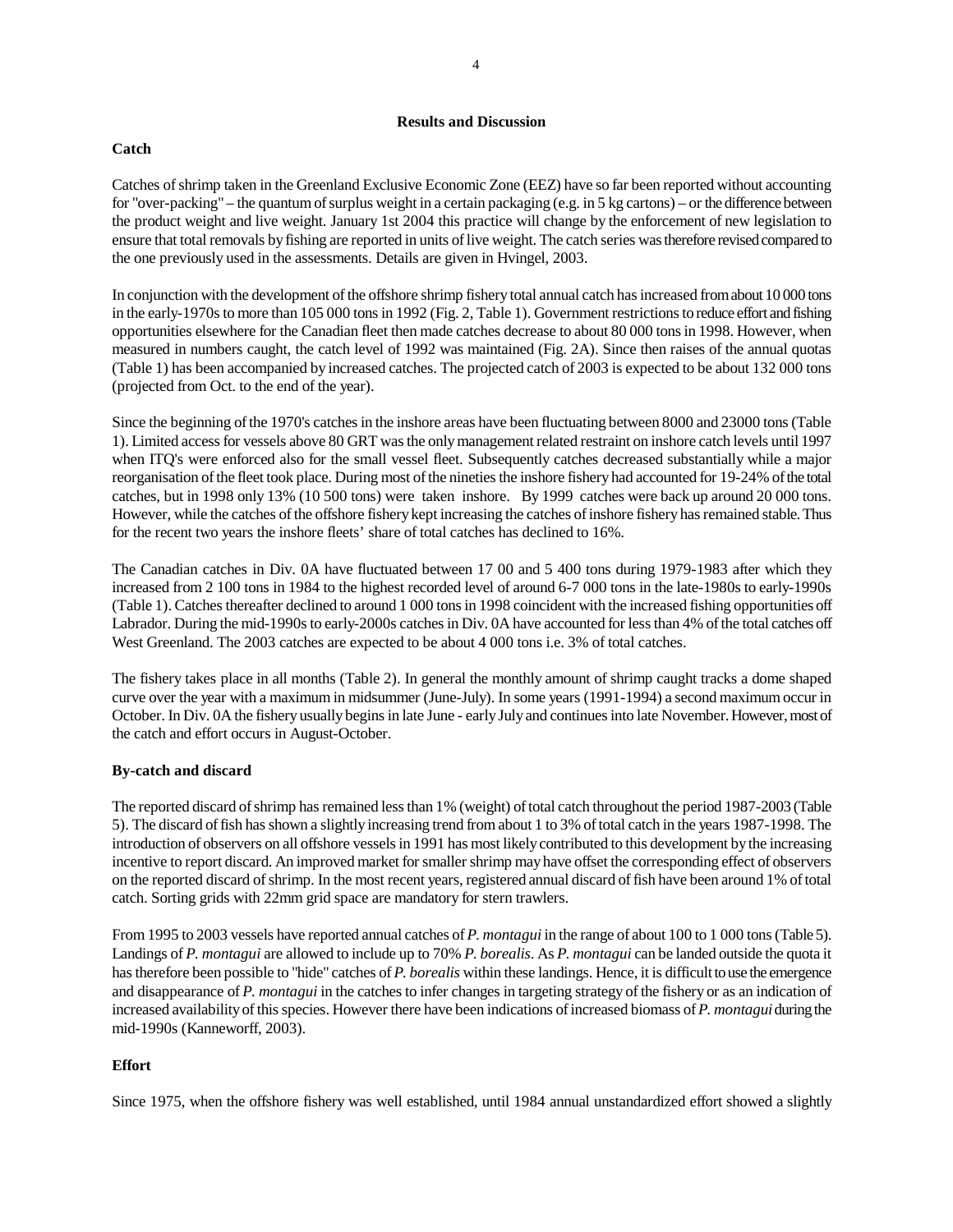increasing trend from about 75 000 hr's to about 93 000 hr's (Fig. 2B). In the subsequent years a considerable enlargement of the offshore fleet took place and effort went up by almost a factor three reaching 250 000 hr's in 1991-1992. Hereafter unstandardized effort has decreased as a result of management measures, reduced activity in Div. 0A (Table 3) and a general increased fishing efficiency of the participating vessels. The increase in the overall unstandardized effort and in particular effort in Div. 1A from 1996 to 1997 is caused by the addition of logbooks from vessels below 50 tons to the database (introduction of new logbook system). In 2002 about 168 000 trawling hr's were registered and preliminary data suggest that the year 2003 figure will decrease to around 130 000 hr's.

The course of the weight based standardized effort time series agrees trend wise with the unstandardized (Fig. 2B). Since 1992, when it reached its highest value, standardized effort has shown a continuous decrease until 2000 by a total of about 35%. A corresponding effort index based on number of individuals (Fig. 2B) showed a similar decreasing trend of the 1990s however the reduction was less i.e. about 13%. Std. effort then increased marginally from 2000 to 2002. For 2003 the indices is down again indicating a harvest rate at the 2000 level.

#### **Catch-per-unit-effort**

The unified standardized CPUE index is an aggregate of four individual indices (Table 4) derived by GLM (Appendix 1-4). All fleets included in the analysis mainly exploit shrimp greater than 16 mm cpl. The CPUE indices are therefore indicative of the older male and the female stock combined.

The overall combined index (Fig. 2C, Table 4) fluctuated without trend by a factor of 2 between 1976 and 1987. It then dropped precipitously to the lowest level of the time series in 1990-91. The marked spike in 1987 is likely the result of some very strong year-classes produced in the early-1980s (Anon., 1991). Since 1990 the index has shown an increasing trend. The revised 2002 median index value, using the complete set of data for the year, was slightly lower than the value reported in Hvingel (2002) based on partial data for the year. The estimated median value for 2003 is up by 11% compared to the 2002-median value and is the highest of the time series.

The standardisation method used accounts for the increase in efficiency from renewal of the fleet but does not account for the technological improvements, which result from upgrading of older vessels. However, the YEAR\*VESSEL term had low importance in the individual models which suggested that this term could be ignored and the YEAR-effect therefore interpreted as a biomass indicator. Still, the standardized CPUE time series is expected to give a slightly optimistic view of the stock development (for further discussion of the CPUE index as a stock indicator see Hvingel *et al.*, 2000).

### **Spatial distribution of the fishery**

The fishery has been conducted on the continental shelf of Greenland between 59 and 74°N, mainly between 150 and 600 m depth (Fig. 1). However, during the period of logbook recordings (since 1975) a substantial change in the relative importance of the different areas is indicated. Since the mid-1970s until the early-1980s the vast majority of the annual fishing effort was allocated to Div. 1A and 1B. Div. 1C and 0A received some attention but almost no effort was spent in Div. 1D, 1E and 1F (Table 3). Since then the fishery has gradually expanded southward to include also these three southern-most Divisions in Subarea 1. Incomplete logbook coverage of the small vessel component causes underestimation of the fishery in Div. 1A and 1F until 1997. Alternating quota restrictions in offshore areas of Div. 1A may also have biased data for this area.

The southward expansion/displacement of the offshore fishery 1987-1998 is summarized by a decreasing mean latitude of effort allocation as shown in Fig. 3. Indications of biomass distribution from the German groundfish survey (Rätz, 1997) and the Greenlandic trawl survey (Carlsson and Kanneworff, 1997) may suggest that the fishery was tracking a southward shift in shrimp biomass. However, development of improved trawling gear for accessing the more difficult trawling grounds in the southern areas may also have been an important factor. Since then the distributional pattern of the fishery has stabilised. The preliminary data for 2003 do not suggest any significant changes in the distribution of the fishery in Subarea 1 and Div. 0A as compared to that of year 2002 (Fig. 6).

#### **Catch composition**

The mean shrimp size caught has declined during the 1990s. In Subarea 1 it declined by 3 mm cpl. from 1991to 1999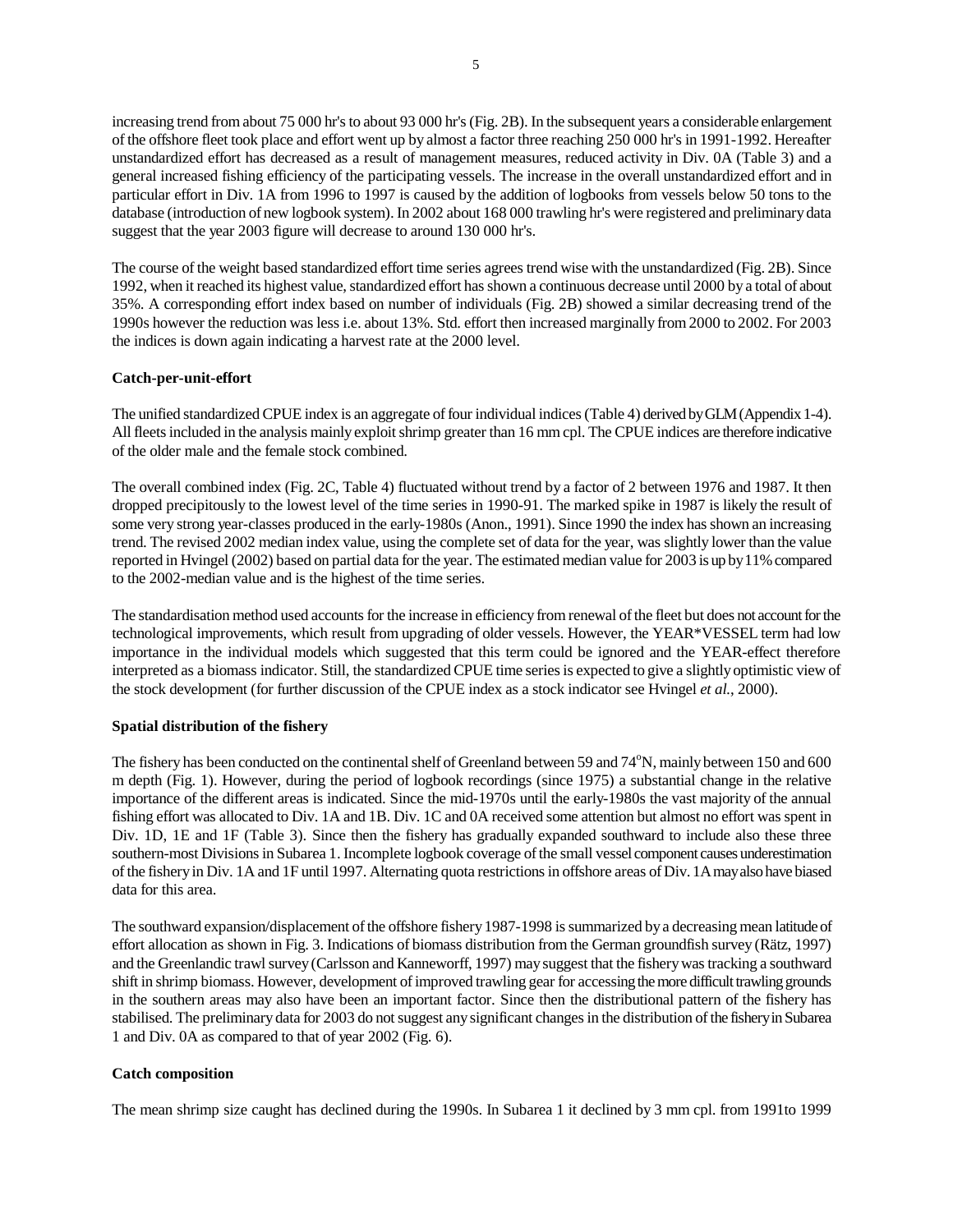corresponding to a mean individual weight reduction of about 30% (Fig. 5). Mean shrimp size caught in the Canadian fishery in Div. 0A showed a similar declining trend since 1981 (Fig. 5). In spite of these changes, the proportions of female to male shrimp in the catches seem relatively stable since the mid-1990s

The reduced size may be partly due to better market prices for small shrimp along with a thorough restructuring of the Greenlandic offshore fleet during this time period, leaving most vessels with enough quota to make 'high-grading' less profitable. However, the decline of shrimp size in the catches was temporarily reversed in year 2000 by the presence of a relative high proportion of female shrimp (table 6). The length frequency distribution of year 2000 shows a large peak of female shrimp at around 25 mm cpl. (Fig. 7).

The data of 2001 does not indicate an equally good catch quality. The length frequency distribution shows a dominant peak of male shrimp at around 20 mm cpl. (Fig. 7). The female component is less prominent, however, with representation of all sizes normally present in the catches. Thus, the standardized catch rates indicate a decrease in the abundance of females compared to 2000 (Fig. 4) while abundance indices of males indicate an increase.

For 2002 only three samples were available and therefore numbers on annual catch composition derived from these samples should be viewed with reservation. However, no major changes from the previous year were indicated. The 2003 catch composition was not evaluated due to sparse sampling.

### **Acknowledgement**

I want to thank Dave C. Orr and Pat J. Veitch from the Dept. of Fisheries and Oceans (Science Branch, P. O. Box 5667, St. John's, Newfoundland, Canada A1C 5X1) for kindly providing data on the Div. 0A fishery.

#### **References**

- ANON., 1988. SAS/STAT User's Guide, Release 6.03 Edition. Cary, NC: SAS Institute Inc., 1988. 1028
- ANON., 1991. Scientific Council Reports 1991. NAFO, Dartmouth, Canada, 1991. 166 pp.
- ANON., 1993. Scientific Council Reports 1993. NAFO, Dartmouth, Canada 1993. 227 pp.
- CARLSSON, D. M. and KANNEWORFF, P. 1997. Offshore stratified-random trawl survey for shrimp (*Pandalus borealis*) in NAFO Subarea 0+1, in 1997. *NAFO SCR Doc. 97/101, Serial No. N2958.*
- KANNEWORFF, P. 2003. Occurrence of (Pandalus montagui) in trawl survey samples from NAFO Subarea 0+1. *NAFO SCR Doc. 03/71 Serial No. N4910.*
- HVINGEL, C. 2002. The Fishery for Northern Shrimp (*Pandalus borealis*) off West Greenland, 1970-2002. *NAFO SCR Doc. 02/151 Serial No. 4780*.
- HVINGEL, C. 2003. Correction of reported past catches of Northern shrimp within the Greenland EEZ to conform to a revision of reporting practices. *NAFO SCR Doc. 03/74 Serial No.N4913*.
- HVINGEL, C., LASSEN, H. and PARSONS, D. G. 2000. A biomass index for northern shrimp (*Pandalus borealis*) in Davis Strait based on multiplicative modelling of commercial catch-per-unit-effort data (1976 - 1997). J. Northw. Atl. Fish. Sci. 26: 25–31.
- MCCRARY, J. A., 1971. Sternal spines as a characteristic for differentiating between females of some Pandalidae. *J. Fish. Res. Board Can., 28: 98-100*.
- RÄTZ H.-J. (1997). Biomass Indices and Geographical Distribution Patterns of Survey Catches for Shrimp (Pandalus borealis) off West and East Greenland, 1982-96. *NAFO SCR Doc. 97/96, Serial No. N2953.*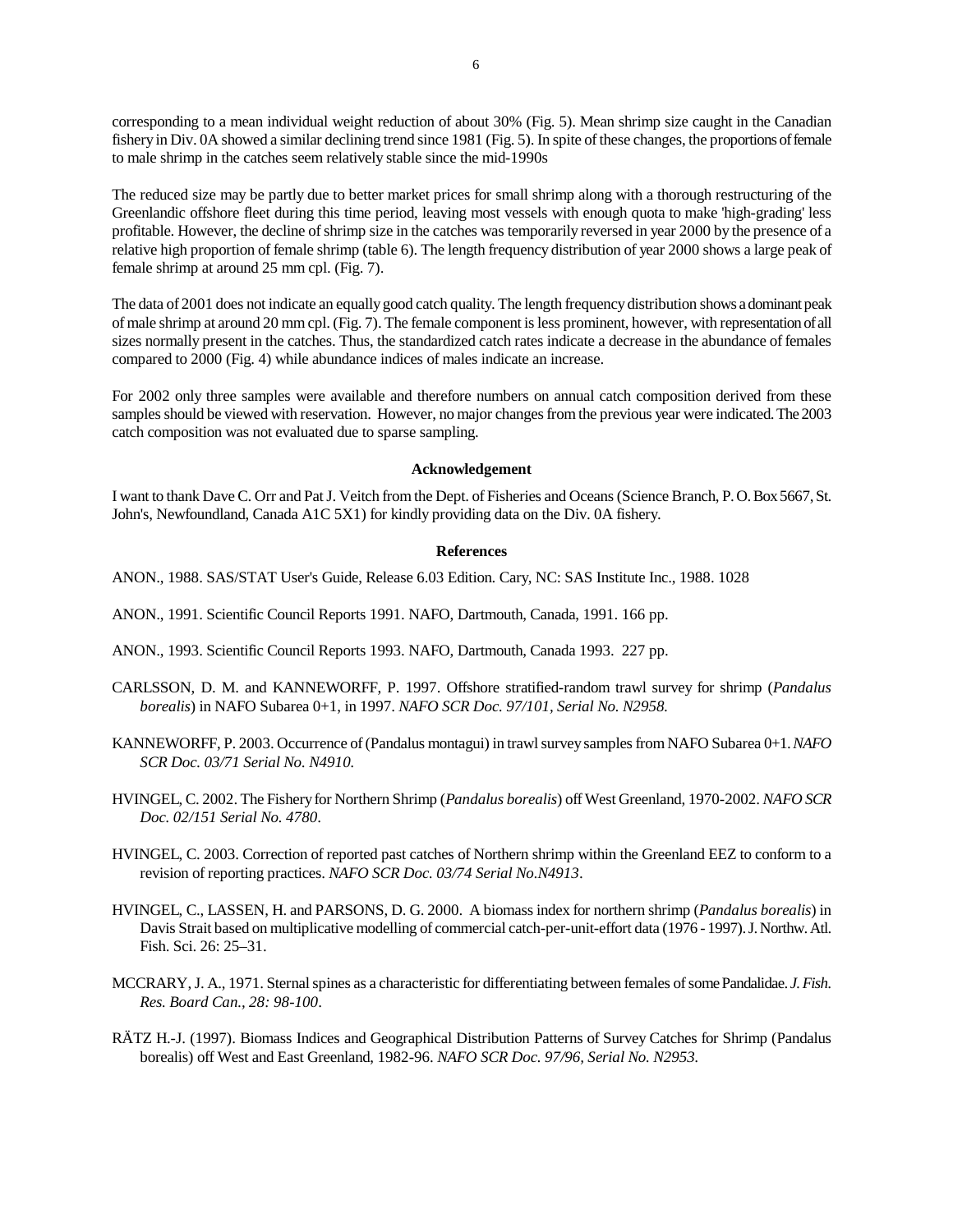| Year  |                          | <b>TAC</b>               |              | $\text{Catch}$ (t) |         |        |                | <b>Effort</b> |                |                    | <b>CPUE</b>              |                          |     |                               |                |              |
|-------|--------------------------|--------------------------|--------------|--------------------|---------|--------|----------------|---------------|----------------|--------------------|--------------------------|--------------------------|-----|-------------------------------|----------------|--------------|
|       | $SA1*$                   | Div. 0A                  | <b>Total</b> |                    | SA1     |        | Div. 0A        | <b>Total</b>  |                | SA 1 Div. 0A Total |                          | <b>Total</b>             |     | SA <sub>1</sub> Div. 0A Total |                | <b>Total</b> |
|       |                          |                          |              | Offshore           | Inshore | Total  | Offshore       |               |                | Unstd. ('000 hr's) |                          | Std. (index)             |     | Unstd. (kg/hr)                |                | Std. (index) |
| 1970  | no                       | no                       | no           | 1243               | 9272    | 10515  | $\overline{0}$ | 10515         | ÷              |                    | $\overline{a}$           |                          |     |                               | $\overline{a}$ |              |
| 1971  | no                       | no                       | no           | 1978               | 9615    | 11593  | $\mathbf{0}$   | 11593         |                |                    | $\overline{a}$           |                          |     |                               | $\overline{a}$ |              |
| 1972  | no                       | no                       | no           | 3786               | 8076    | 11862  | $\mathbf{0}$   | 11862         | $\overline{a}$ |                    | $\overline{a}$           | $\overline{a}$           |     |                               | $\overline{a}$ |              |
| 1973  | no                       | no                       | no           | 6785               | 8745    | 15530  | $\mathbf{0}$   | 15530         | $\overline{a}$ |                    | $\overline{\phantom{a}}$ | $\overline{\phantom{a}}$ |     | $\overline{a}$                | $\overline{a}$ |              |
| 1974  | no                       | no                       | no           | 15967              | 11070   | 27038  | $\mathbf{0}$   | 27038         | $\sim$         |                    | $\overline{a}$           | $\overline{a}$           |     | $\overline{a}$                |                |              |
| 1975  | no                       | no                       | no           | 36977              | 9570    | 46547  | $\mathbf{0}$   | 46547         | 74.2           |                    | 74                       |                          | 628 | $\overline{a}$                | 628            |              |
| 1976  | no                       | no                       | no           | 52993              | 8030    | 61023  | 392            | 61415         | 80.1           |                    | 80                       | 1.00                     | 762 | $\overline{\phantom{a}}$      | 766            | 1.00         |
| 1977  | $\overline{a}$           | $\overline{\phantom{a}}$ | 36000        | 42578              | 8580    | 51158  | 457            | 51615         | 73.1           | $\sim$             | 73                       | 0.93                     | 699 | $\overline{a}$                | 706            | 0.90         |
| 1978  |                          | $\overline{\phantom{a}}$ | 41000        | 33835              | 8360    | 42195  | 122            | 42317         | 84.2           | $\sim$             | 84                       | 0.98                     | 501 | $\overline{\phantom{a}}$      | 503            | 0.70         |
| 1979  |                          |                          | 31500        | 32852              | 8250    | 41102  | 1732           | 42834         | 72.4           | 7.3                | 80                       | 1.10                     | 568 | 236                           | 537            | 0.63         |
| 1980  | $\overline{\phantom{a}}$ |                          | 32000        | 44916              | 8250    | 53166  | 2726           | 55892         | 80.0           | 7.6                | 88                       | 1.18                     | 665 | 358                           | 638            | 0.77         |
| 1981  | 35000                    | 5000                     | 40000        | 40295              | 8250    | 48545  | 5284           | 53829         | 88.2           | 17.7               | 106                      | 1.18                     | 551 | 299                           | 509            | 0.74         |
| 1982  | 34800                    | 5000                     | 39800        | 43979              | 8250    | 52229  | 2064           | 54293         | 81.1           | 6.2                | 87                       | 0.94                     | 644 | 335                           | 622            | 0.94         |
| 1983  | 34625                    | 5000                     | 39625        | 42553              | 8250    | 50803  | 5413           | 56216         | 89.0           | 19.1               | 108                      | 1.14                     | 571 | 284                           | 520            | 0.80         |
| 1984  | 34925                    | 5000                     | 39925        | 42414              | 8250    | 50664  | 2142           | 52806         | 85.0           | 7.7                | 93                       | 1.13                     | 596 | 280                           | 570            | 0.76         |
| 1985  | 42120                    | 6120                     | 48240        | 54889              | 8250    | 63139  | 3069           | 66208         | 128.0          | 9.9                | 138                      | 1.33                     | 493 | 309                           | 480            | 0.81         |
| 1986  | 42120                    | 6120                     | 48240        | 65623              | 8250    | 73873  | 2995           | 76868         | 132.8          | 6.7                | 140                      | 1.54                     | 556 | 445                           | 551            | 0.81         |
| 1987  | 40120                    | 6120                     | 46240        | 64222              | 7613    | 71836  | 6095           | 77931         | 136.1          | 12.4               | 149                      | 1.22                     | 528 | 491                           | 525            | 1.04         |
| 1988  | 40120                    | 6120                     | 46240        | 56479              | 11256   | 67735  | 5881           | 73616         | 150.7          | 12.6               | 163                      | 1.74                     | 449 | 468                           | 451            | 0.69         |
| 1989  | 45245                    | 7520                     | 52765        | 58890              | 14546   | 73436  | 7235           | 80671         | 176.9          | 18.5               | 195                      | 2.16                     | 415 | 391                           | 413            | 0.61         |
| 1990  | 45245                    | 7520                     | 52765        | 62800              | 14993   | 77793  | 6177           | 83970         | 207.0          | 15.2               | 222                      | 2.38                     | 376 | 405                           | 378            | 0.57         |
| 1991  | 46225                    | 8500                     | 54725        | 66818              | 17884   | 84701  | 6788           | 91489         | 229.1          | 20.5               | 250                      | 2.56                     | 370 | 330                           | 366            | 0.58         |
| 1992  | 44200                    | 8500                     | 52700        | 75341              | 22653   | 97994  | 7493           | 105487        | 233.7          | 17.6               | 251                      | 2.73                     | 419 | 425                           | 420            | 0.63         |
| 1993  | 40600                    | 8500                     | 49100        | 65894              | 19627   | 85522  | 5491           | 91013         | 206.1          | 13.6               | 220                      | 2.40                     | 415 | 404                           | 414            | 0.62         |
| 1994  | 42300                    | 8500                     | 50800        | 68109              | 19930   | 88039  | 4766           | 92805         | 209.8          | 16.3               | 226                      | 2.48                     | 420 | 292                           | 410            | 0.61         |
| 1995  | 39500                    | 8500                     | 48000        | 66955              | 18072   | 85027  | 2361           | 87388         | 184.6          | 7.2                | 192                      | 2.16                     | 461 | 329                           | 456            | 0.66         |
| 1996  | 63922                    | 8500                     | 72422        | 62368              | 19095   | 81463  | 2632           | 84095         | 164.2          | 8.7                | 173                      | 2.04                     | 496 | 303                           | 487            | 0.67         |
| 1997  | 64600                    | 10200                    | 74800        | 62743              | 14868   | 77611  | 517            | 78128         | 185.2          | 1.2                | 186                      | 1.95                     | 419 | 443                           | 419            | 0.65         |
| 1998  | 60729                    | 7650                     | 68379        | 69156              | 10406   | 79562  | 933            | 80495         | 152.7          | 3.1                | 156                      | 1.80                     | 521 | 300                           | 517            | 0.73         |
| 1999  | 71000                    | 9350                     | 80350        | 71197              | 18948   | 90145  | 2046           | 92191         | 164.4          | 4.0                | 168                      | 1.85                     | 548 | 507                           | 547            | 0.81         |
| 2000' | 71000                    | 9350                     | 80350        | 72291              | 23133   | 95424  | 1782           | 97206         | 154.6          | 2.4                | 157                      | 1.81                     | 617 | 743                           | 619            | 0.88         |
| 2001' | 82000                    | 9350                     | 91350        | 79174              | 19981   | 99156  | 3625           | 102781        | 158.1          | 4.8                | 163                      | 1.95                     | 627 | 748                           | 631            | 0.86         |
| 2002' | 91150                    | 12040                    | 101000       | 104258             | 21636   | 125894 | 6247           | 132141        | 164.6          | 6.2                | 171                      | 2.06                     | 765 | 1003                          | 774            | 1.04         |
| 2003" | 100000                   | 14667                    | 114667       | 107000             | 21000   | 128000 | 7000           | 135000        | 128.2          |                    |                          | 1.89                     | 999 |                               |                | 1.16         |

Table 1. Total Allowable Catch (TAC), catch, effort and Catch per Unit of Effort (CPUE) of the shrimp fishery in NAFO SA 1 and Div. 0A 1970-2003. Catch are in tons, effort in 000 hr's (unstandardized) or as an index (standardized to 1 for1976). CPUE is given in kg/hr (unstandardized) or as an index (standardized to 1 for1976).

\* 1981-1995 The TACs are for the offshore areas only.

' Preliminary.

'' Projected.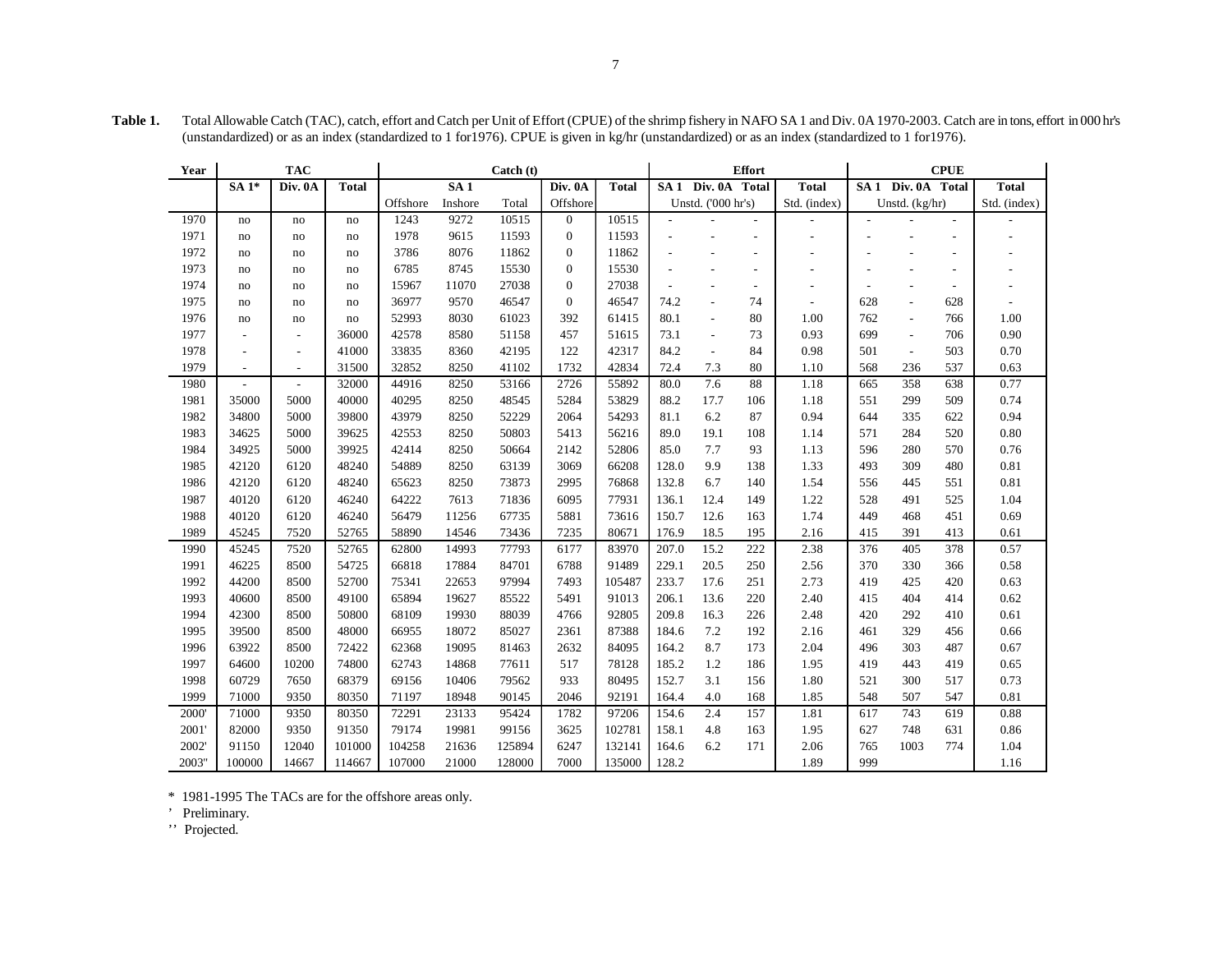| Year    | Jan  | Feb  | Mar            | Apr            | May   | Jun   | Jul   | Aug   | Sep   | Oct          | <b>Nov</b>   | Dec          |
|---------|------|------|----------------|----------------|-------|-------|-------|-------|-------|--------------|--------------|--------------|
| 1976    | 5793 | 740  | $\overline{0}$ | $\overline{0}$ | 131   | 10846 | 10454 | 11543 | 11238 | 8232         | 1960         | 87           |
| 1977    | 3063 | 3145 | 2232           | 2783           | 3723  | 5558  | 5955  | 4979  | 4139  | 6317         | 5666         | 3597         |
| 1978    | 975  | 369  | 156            | 778            | 5823  | 6617  | 6126  | 6331  | 4455  | 3563         | 3522         | 3481         |
| 1979    | 2429 | 542  | 5244           | 6444           | 6184  | 5250  | 4298  | 3905  | 2349  | 1566         | 3005         | 1619         |
| 1980    | 4650 | 4597 | 4873           | 5892           | 6384  | 6887  | 7926  | 5224  | 5493  | 2507         | $\mathbf{0}$ | 1459         |
| 1981    | 3563 | 3553 | 2965           | 4280           | 7156  | 5109  | 6780  | 6220  | 4563  | 3655         | 3783         | 2200         |
| 1982    | 3422 | 708  | $\mathbf{0}$   | 2443           | 8342  | 7736  | 6966  | 7659  | 4629  | 6731         | 4488         | 1170         |
| 1983    | 36   | 247  | 575            | 2031           | 7657  | 7810  | 8850  | 7216  | 5993  | 6943         | 5503         | 3355         |
| 1984    | 43   | 494  | 4425           | 7258           | 7824  | 8476  | 8275  | 3954  | 2124  | 4223         | 4295         | 1414         |
| 1985    | 2138 | 3562 | 5437           | 3467           | 5392  | 7610  | 7600  | 6439  | 6540  | 9396         | 6168         | 2462         |
| 1986    | 3375 | 3188 | 3591           | 5372           | 4739  | 9352  | 8916  | 7251  | 8778  | 14264        | 5096         | 2947         |
| 1987    | 2888 | 1704 | 4815           | 6253           | 7721  | 8201  | 10395 | 8938  | 8489  | 10581        | 4993         | 2952         |
| 1988    | 2354 | 2959 | 3644           | 7504           | 7528  | 7735  | 8969  | 8845  | 8662  | 7205         | 5462         | 2749         |
| 1989    | 2560 | 3087 | 4426           | 7889           | 6590  | 10494 | 13319 | 10159 | 7024  | 7480         | 4352         | 3291         |
| 1990    | 4130 | 4321 | 4993           | 8475           | 8956  | 8854  | 8777  | 8361  | 7555  | 6871         | 8098         | 4577         |
| 1991    | 4021 | 3599 | 4073           | 3851           | 6444  | 9455  | 11605 | 10152 | 8531  | 10268        | 11127        | 8361         |
| 1992    | 4643 | 3453 | 6057           | 6747           | 8491  | 11234 | 11820 | 11037 | 11308 | 13255        | 10208        | 7233         |
| 1993    | 2640 | 3164 | 4357           | 5950           | 7671  | 7990  | 8651  | 9633  | 10292 | 12596        | 11089        | 6980         |
| 1994    | 4321 | 3905 | 6567           | 8553           | 7342  | 7165  | 9606  | 9345  | 10830 | 11749        | 7857         | 5565         |
| 1995    | 3869 | 5293 | 7721           | 10228          | 8177  | 7806  | 8771  | 9265  | 8194  | 7948         | 6113         | 4002         |
| 1996    | 4060 | 6460 | 7948           | 9217           | 8944  | 8864  | 8889  | 9265  | 8367  | 6048         | 3327         | 2706         |
| 1997    | 3657 | 6035 | 6086           | 6514           | 7714  | 8237  | 9576  | 8117  | 7740  | 7325         | 5065         | 2061         |
| 1998    | 8626 | 6420 | 5896           | 9980           | 10438 | 10505 | 10306 | 5014  | 5356  | 3547         | 2649         | 1758         |
| 1999    | 5025 | 5643 | 7375           | 8133           | 9369  | 8564  | 11077 | 8744  | 8366  | 8198         | 6620         | 5078         |
| 2000*   | 4396 | 6464 | 7418           | 9028           | 9643  | 11314 | 11601 | 8581  | 7838  | 6854         | 8295         | 5774         |
| $2001*$ | 4281 | 5463 | 6239           | 5754           | 8611  | 11178 | 13486 | 11926 | 9280  | 10714        | 8152         | 7697         |
| 2002*   | 8608 | 5828 | 7796           | 11205          | 12022 | 11687 | 16125 | 13612 | 9928  | 11186        | 12043        | 9153         |
| 2003*   | 7032 | 6549 | 8689           | 9699           | 10415 | 9071  | 7699  | 5311  | 856   | $\mathbf{0}$ | $\mathbf{0}$ | $\mathbf{0}$ |

**Table 2.** Shrimp catch in SA 1 by month 1987-2003, summed from vessel logs and weighted up to total catch.

\*Preliminary.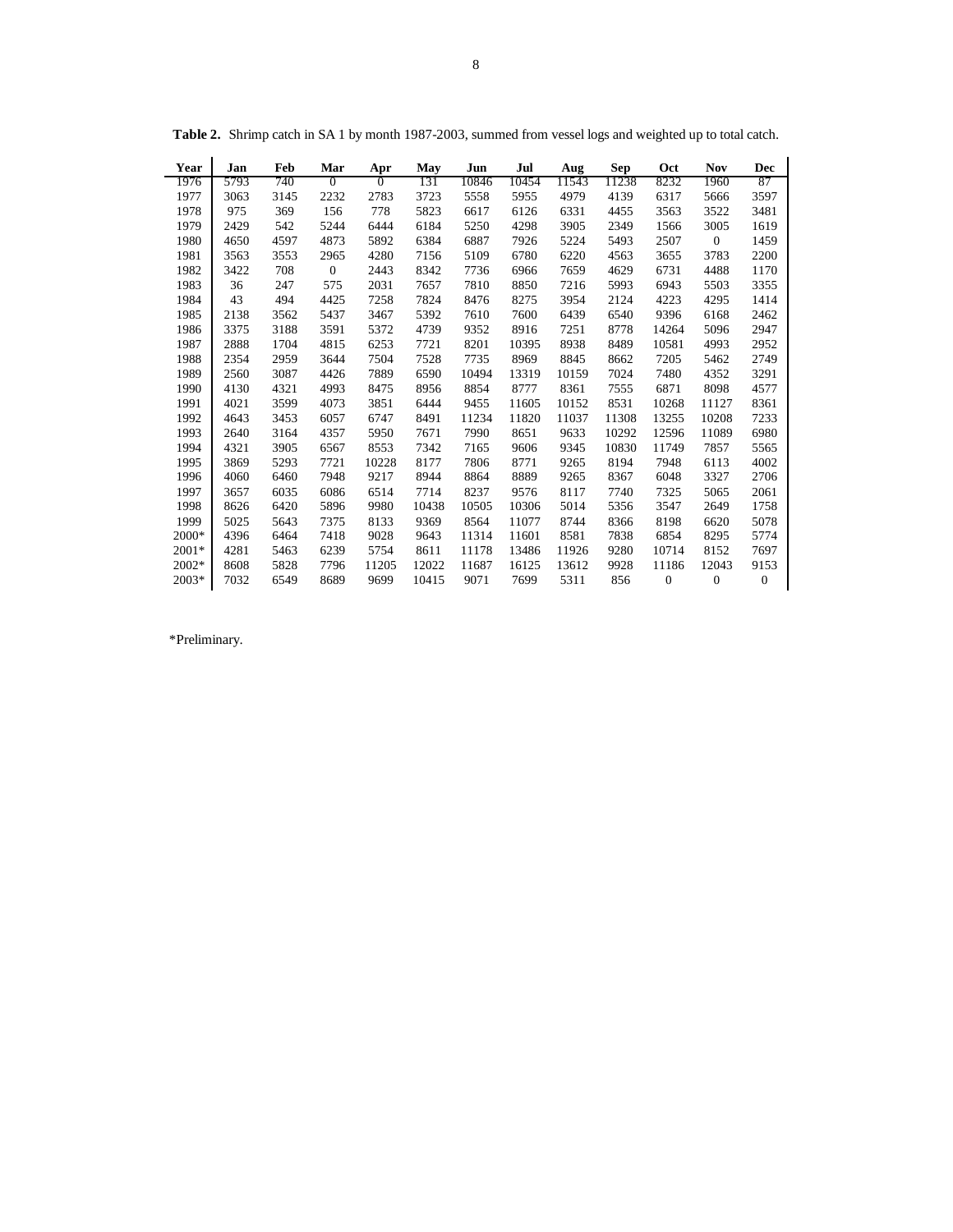| Year     |     |      | Catch ('000 tons) |                |                |     |      |                          |          | Effort ('000 hr's) |                |      |      |      | CPUE (kg/hr)             |              |     |                |          |                              |     |
|----------|-----|------|-------------------|----------------|----------------|-----|------|--------------------------|----------|--------------------|----------------|------|------|------|--------------------------|--------------|-----|----------------|----------|------------------------------|-----|
| year     | 0A  | 1A   | 1B                | 1 <sup>C</sup> | 1 <sub>D</sub> | 1E  | 1F   | 0A                       | 1A       | 1B                 | 1 <sup>C</sup> | 1D   | 1E   | 1F   | 0A                       | 1A           | 1B  | 1 <sup>C</sup> | 1D       | 1E                           | 1F  |
| 1975     | 0.0 | 0.0  | 44.6              | 2.0            | 0.0            | 0.0 | 0.0  |                          | 0.0      | 70.5               | 3.6            | 0.0  | 0.0  | 0.0  |                          |              | 632 | 551            |          |                              |     |
| 1976     | 0.4 | 0.0  | 54.7              | 6.3            | 0.0            | 0.0 | 0.0  | $\overline{\phantom{a}}$ | 0.1      | 70.1               | 8.0            | 0.1  | 0.8  | 1.1  |                          | $\mathbf{0}$ | 780 | 785            | $\Omega$ | $\overline{0}$               | 40  |
| 1977     | 0.5 | 0.2  | 47.8              | 3.1            | 0.1            | 0.0 | 0.0  | $\overline{\phantom{a}}$ | 0.5      | 67.8               | 4.4            | 0.5  | 0.0  | 0.0  | $\overline{\phantom{a}}$ | 357          | 705 | 691            | 253      |                              |     |
| 1978     | 0.1 | 0.5  | 40.9              | 0.5            | 0.2            | 0.0 | 0.0  |                          | 1.4      | 80.7               | 1.3            | 0.8  | 0.0  | 0.0  |                          | 382          | 507 | 416            | 259      |                              |     |
| 1979     | 1.7 | 4.8  | 35.7              | 0.5            | 0.0            | 0.0 | 0.0  | 7.3                      | 6.7      | 64.1               | 1.5            | 0.1  | 0.0  | 0.0  | 236                      | 719          | 557 | 348            | 112      |                              |     |
| 1980     | 2.7 | 14.6 | 35.0              | 3.3            | 0.3            | 0.0 | 0.0  | 7.6                      | 21.2     | 53.3               | 4.9            | 0.5  | 0.0  | 0.0  | 358                      | 690          | 655 | 668            | 596      | $\overline{0}$               |     |
| 1981     | 5.3 | 5.7  | 37.5              | 5.3            | 0.0            | 0.0 | 0.01 | 17.7                     | 11.2     | 66.4               | 10.4           | 0.1  | 0.0  | 0.0  | 299                      | 511          | 564 | 510            | 409      |                              |     |
| 1982     | 2.1 | 0.8  | 43.2              | 8.2            | 0.0            | 0.0 | 0.0  | 6.2                      | 1.7      | 65.7               | 13.5           | 0.1  | 0.0  | 0.0  | 335                      | 472          | 657 | 604            | 388      |                              |     |
| 1983     | 5.4 | 0.5  | 40.5              | 9.4            | 0.5            | 0.0 | 0.0  | 19.1                     | 0.9      | 69.5               | 17.8           | 0.9  | 0.0  | 0.0  | 284                      | 559          | 582 | 528            | 531      | $\Omega$                     | 614 |
| 1984     | 2.1 | 1.2  | 30.4              | 17.0           | 2.1            | 0.0 | 0.0  | 7.7                      | 2.7      | 51.1               | 28.4           | 2.7  | 0.0  | 0.1  | 280                      | 431          | 595 | 598            | 785      | $\mathbf{0}$                 | 47  |
| 1985     | 3.1 | 8.2  | 35.3              | 14.9           | 4.7            | 0.0 | 0.0  | 9.9                      | 29.0     | 64.8               | 25.4           | 8.8  | 0.0  | 0.0  | 309                      | 282          | 545 | 586            | 541      |                              |     |
| 1986     | 3.0 | 26.6 | 32.1              | 9.1            | 6.1            | 0.0 | 0.0  | 6.7                      | 54.8     | 54.1               | 13.9           | 9.8  | 0.1  | 0.1  | 445                      | 485          | 593 | 655            | 624      |                              |     |
| 1987     | 6.1 | 19.7 | 43.7              | 7.3            | 1.1            | 0.0 | 0.01 | 12.4                     | 55.2     | 67.1               | 10.5           | 3.4  | 0.0  | 0.0  | 491                      | 357          | 651 | 695            | 343      | $\Omega$                     |     |
| 1988     | 5.9 | 12.6 | 47.4              | 7.1            | 0.5            | 0.0 | 0.1  | 12.6 41.6                |          | 92.3               | 14.1           | 1.8  | 0.0  | 1.0  | 468                      | 302          | 514 | 502            | 282      | $\Omega$                     | 153 |
| 1989     | 7.2 | 16.6 | 34.0              | 12.8           | 9.5            | 0.0 | 0.5  | 18.5                     | 48.4     | 77.9               | 29.7           | 16.6 | 0.0  | 4.3  | 391                      | 344          | 437 | 431            | 572      | $\mathbf{0}$                 | 111 |
| 1990     | 6.2 | 12.3 | 30.2              | 22.6           | 12.2           | 0.0 | 0.5  | 15.2                     | 42.7     | 78.1               | 54.3           | 29.1 | 0.0  | 2.8  | 405                      | 288          | 387 | 417            | 419      | $\overline{0}$               | 165 |
| 1991     | 6.8 | 12.7 | 33.0              | 18.8           | 19.4           | 0.6 | 0.2  | 20.5 37.2                |          | 90.3               | 51.9           | 47.6 | 0.7  | 1.3  | 330                      | 341          | 365 | 362            | 408      | 824                          | 191 |
| 1992     | 7.5 | 16.4 | 32.9              | 20.0           | 23.2           | 4.9 | 0.6  | 17.6                     | 49.5     | 76.3               | 48.1           | 51.1 | 7.5  | 1.3  | 425                      | 330          | 431 | 415            | 455      | 661                          | 498 |
| 1993     | 5.5 | 7.6  | 36.2              | 15.8           | 18.1           | 4.5 | 3.2  | 13.6                     | 23.0     | 82.0               | 41.3           | 44.3 | 8.0  | 7.6  | 404                      | 331          | 442 | 383            | 410      | 559                          | 425 |
| 1994     | 4.8 | 7.3  | 33.6              | 15.9           | 19.9           | 7.0 | 4.2  | 16.3                     | 23.4     | 84.0               | 40.9           | 42.7 | 9.6  | 9.3  | 292                      | 313          | 401 | 390            | 467      | 736                          | 450 |
| 1995     | 2.4 | 7.0  | 27.2              | 15.4           | 22.0           | 8.5 | 4.9  | 7.2                      | 21.1     | 69.2               | 33.6           | 40.7 | 12.0 | 7.9  | 329                      | 331          | 393 | 459            | 540      | 706                          | 625 |
| 1996     | 2.6 | 5.4  | 22.4              | 16.8           | 23.3           | 8.2 | 5.3  | 8.7                      | 18.6     | 51.2               | 34.7           | 39.0 | 11.5 | 9.2  | 303                      | 293          | 439 | 484            | 596      | 711                          | 579 |
| 1997     | 0.5 | 7.4  | 20.2              | 11.4           | 22.5           | 8.4 | 7.7  | 1.2                      | 44.3     | 53.6               | 23.9           | 39.1 | 11.5 | 12.7 | 443                      | 167          | 377 | 478            | 575      | 732                          | 605 |
| 1998     | 0.9 | 4.5  | 22.6              | 13.5           | 21.1           | 8.7 | 9.0  | 3.1                      | 20.1     | 48.8               | 25.4           | 34.2 | 10.6 | 13.5 | 300                      | 226          | 463 | 532            | 618      | 817                          | 671 |
| 1999     | 2.0 | 9.1  | 28.3              | 14.6           | 19.0           | 8.3 | 10.8 |                          | 4.0 34.4 | 58.3               | 22.5           | 27.0 | 9.2  | 12.9 | 507                      | 263          | 485 | 650            | 704      | 902                          | 839 |
| 2000*    | 1.8 | 14.8 | 28.7              | 14.8           | 18.8           | 6.9 | 11.3 | 2.4                      | 36.3     | 50.8               | 20.1           | 25.9 | 7.6  | 14.0 | 743                      | 409          | 565 | 737            | 727      | 909                          | 810 |
| $2001*$  | 3.6 | 14.5 | 27.3              | 17.1           | 20.8           | 8.0 | 11.6 | 4.8                      | 41.2     | 48.9               | 21.1           | 27.3 | 7.7  | 11.8 | 748                      | 351          | 558 | 810            | 760      | 1029                         | 980 |
| 2002*    | 6.2 | 15.0 | 42.3              | 25.9           | 24.4           | 8.3 | 10.0 | 6.2                      | 41.1     | 55.1               | 25.7           | 25.9 | 6.6  | 10.1 | 1003                     | 366          | 767 | 1005           | 942      | 1250                         | 989 |
| $2003**$ |     | 15.0 | 43.9              | 28.7           | 20.4           | 8.0 | 12.0 |                          | 33.1     | 43.1               | 19.8           | 16.6 | 5.2  | 10.4 |                          |              |     |                |          | 454 1019 1449 1227 1542 1153 |     |

**Table 3.** Annual catch, effort and CPUE of the shrimp fishery in Subarea 1 and Div. 0A by NAFO Divisions. Data was derived from vessel logs and weighted up to total catch of the year.

\*Preliminary.

\*\*Projected.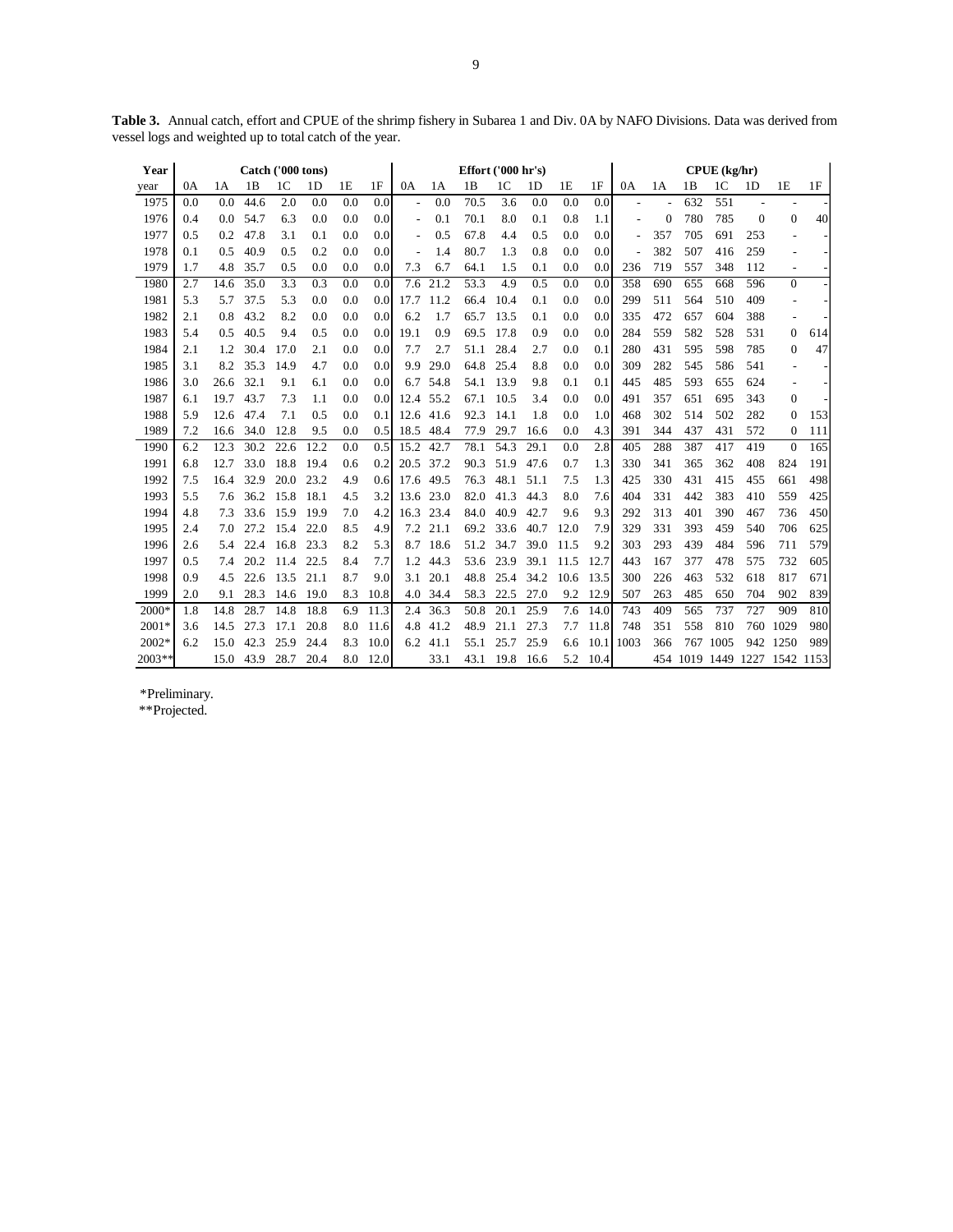|      | 1BCD      |                          | KGH  |           | Small ves. |           | 0A                       |           |      | <b>Combined</b> |      |
|------|-----------|--------------------------|------|-----------|------------|-----------|--------------------------|-----------|------|-----------------|------|
| Year | mean      | se                       | mean | se        | mean       | se        | mean                     | se        | 25%  | median          | 75%  |
| 1976 |           | L.                       |      | 1.66 0.15 |            | L,        | $\overline{\phantom{a}}$ | ÷,        | 0.84 | 1.00            | 1.19 |
| 1977 |           |                          |      | 1.56 0.09 |            |           |                          |           | 0.81 | 0.90            | 1.01 |
| 1978 |           |                          |      | 1.23 0.07 |            |           |                          | -         | 0.64 | 0.70            | 0.77 |
| 1979 |           |                          |      | 1.11 0.07 |            |           |                          |           | 0.58 | 0.63            | 0.69 |
| 1980 |           |                          |      | 1.34 0.08 |            |           |                          |           | 0.70 | 0.77            | 0.85 |
| 1981 |           |                          |      | 1.27 0.07 |            |           |                          | 1.15 0.08 | 0.68 | 0.74            | 0.81 |
| 1982 |           |                          |      | 1.61 0.10 |            |           |                          | 1.36 0.11 | 0.84 | 0.94            | 1.05 |
| 1983 |           |                          |      | 1.42 0.09 |            |           |                          | 1.08 0.07 | 0.73 | 0.80            | 0.88 |
| 1984 |           |                          |      | 1.34 0.08 |            |           |                          | 0.99 0.09 | 0.69 | 0.76            | 0.84 |
| 1985 |           |                          |      | 1.43 0.08 |            |           |                          | 0.86 0.12 | 0.73 | 0.81            | 0.89 |
| 1986 |           |                          |      | 1.49 0.09 |            |           |                          | 0.88 0.07 | 0.73 | 0.81            | 0.90 |
| 1987 | 1.83      | 0.09                     |      | 1.79 0.11 |            |           |                          | 1.38 0.07 | 0.99 | 1.04            | 1.09 |
| 1988 |           | 1.16 0.03                |      | 1.47 0.09 |            | 1.29 0.06 |                          | 1.22 0.07 | 0.67 | 0.69            | 0.71 |
| 1989 |           | 1.04 0.02                |      | 1.09 0.07 |            | 1.05 0.04 |                          | 0.90 0.04 | 0.59 | 0.61            | 0.62 |
| 1990 | 1.00      | $\overline{\phantom{a}}$ | 1.00 | ÷,        | 1.00       | ÷,        | 1.00                     | ÷,        | 0.57 | 0.57            | 0.57 |
| 1991 | 1.01      | 0.02                     |      |           |            | 0.89 0.03 |                          | 0.88 0.04 | 0.57 | 0.58            | 0.60 |
| 1992 |           | 1.09 0.02                |      |           |            | 0.94 0.03 | 1.01                     | 0.05      | 0.61 | 0.63            | 0.64 |
| 1993 |           | 1.06 0.02                |      |           |            | 1.03 0.03 |                          | 0.95 0.05 | 0.60 | 0.62            | 0.64 |
| 1994 |           | 1.07 0.02                |      |           |            | 0.88 0.02 |                          | 0.74 0.04 | 0.59 | 0.61            | 0.62 |
| 1995 |           | 1.17 0.02                |      |           |            | 0.88 0.03 |                          | 0.82 0.06 | 0.64 | 0.66            | 0.68 |
| 1996 |           | 1.20 0.03                |      |           |            | 0.86 0.03 |                          | 0.76 0.04 | 0.65 | 0.67            | 0.69 |
| 1997 |           | 1.17 0.03                |      |           |            | 0.85 0.02 |                          | 0.58 0.10 | 0.64 | 0.65            | 0.67 |
| 1998 |           | 1.29 0.03                |      |           |            | 1.00 0.03 |                          | 0.69 0.07 | 0.71 | 0.73            | 0.75 |
| 1999 |           | 1.46 0.04                |      |           |            | 1.04 0.03 |                          | 1.15 0.09 | 0.79 | 0.81            | 0.84 |
| 2000 |           | 1.50 0.05                |      |           |            | 1.37 0.04 |                          | 1.22 0.12 | 0.85 | 0.88            | 0.90 |
| 2001 |           | 1.51 0.05                |      |           |            | 1.21 0.04 |                          | 1.31 0.15 | 0.83 | 0.86            | 0.88 |
| 2002 |           | 1.83 0.05                |      |           |            | 1.50 0.05 |                          | 1.51 0.72 | 1.01 | 1.04            | 1.08 |
| 2003 | 2.06 0.07 |                          |      |           |            | 1.58 0.06 | ۰                        |           | 1.12 | 1.16            | 1.20 |

**Table 4.** Time series of the four standardized CPUE indices included in the combined CPUE index for NAFO Subarea 1 + Div. 0A. Estimates based on data until September 2003.

| Table 5. | Annual discard of shrimp and fish in tons and percent of total shrimp catch, and landed by-catch of P. montagui (tons) as |
|----------|---------------------------------------------------------------------------------------------------------------------------|
|          | reported in vessel logs from Subarea 1 1987-2003.                                                                         |

| Year    | P. borealis    |            | Fish           |                 | P. montagui    |  |
|---------|----------------|------------|----------------|-----------------|----------------|--|
|         | discard (tons) | discard(%) | discard (tons) | discard $(\% )$ | landed (tons)  |  |
| 1987    | 180            | 0.3        | 881            | 1.2             | $\Omega$       |  |
| 1988    | 196            | 0.3        | 1065           | 1.6             | $\overline{0}$ |  |
| 1989    | 190            | 0.3        | 1342           | 1.8             | $\theta$       |  |
| 1990    | 262            | 0.3        | 1267           | 1.6             | $\theta$       |  |
| 1991    | 407            | 0.5        | 2060           | 2.4             | $\mathbf{0}$   |  |
| 1992    | 327            | 0.3        | 2150           | 2.2             | $\overline{0}$ |  |
| 1993    | 250            | 0.3        | 1906           | 2.2             | $\mathbf{0}$   |  |
| 1994    | 331            | 0.4        | 2671           | 3.0             | 5              |  |
| 1995    | 478            | 0.6        | 2698           | 3.2             | 565            |  |
| 1996    | 323            | 0.4        | 2701           | 3.3             | 779            |  |
| 1997    | 312            | 0.4        | 2334           | 3.0             | 425            |  |
| 1998    | 314            | 0.4        | 2183           | 2.7             | 1253           |  |
| 1999    | 197            | 0.2        | $\Omega$       | 0.0             | 4              |  |
| 2000*   | 265            | 0.3        | 678            | 0.7             | 302            |  |
| $2001*$ | 382            | 0.4        | 1120           | 1.1             | 881            |  |
| 2002*   | 634            | 0.5        | 1244           | 1.0             | 220            |  |
| 2003**  | 647            | 0.5        | 1348           | 1.1             | 990            |  |

\*Preliminary

\*\*Projected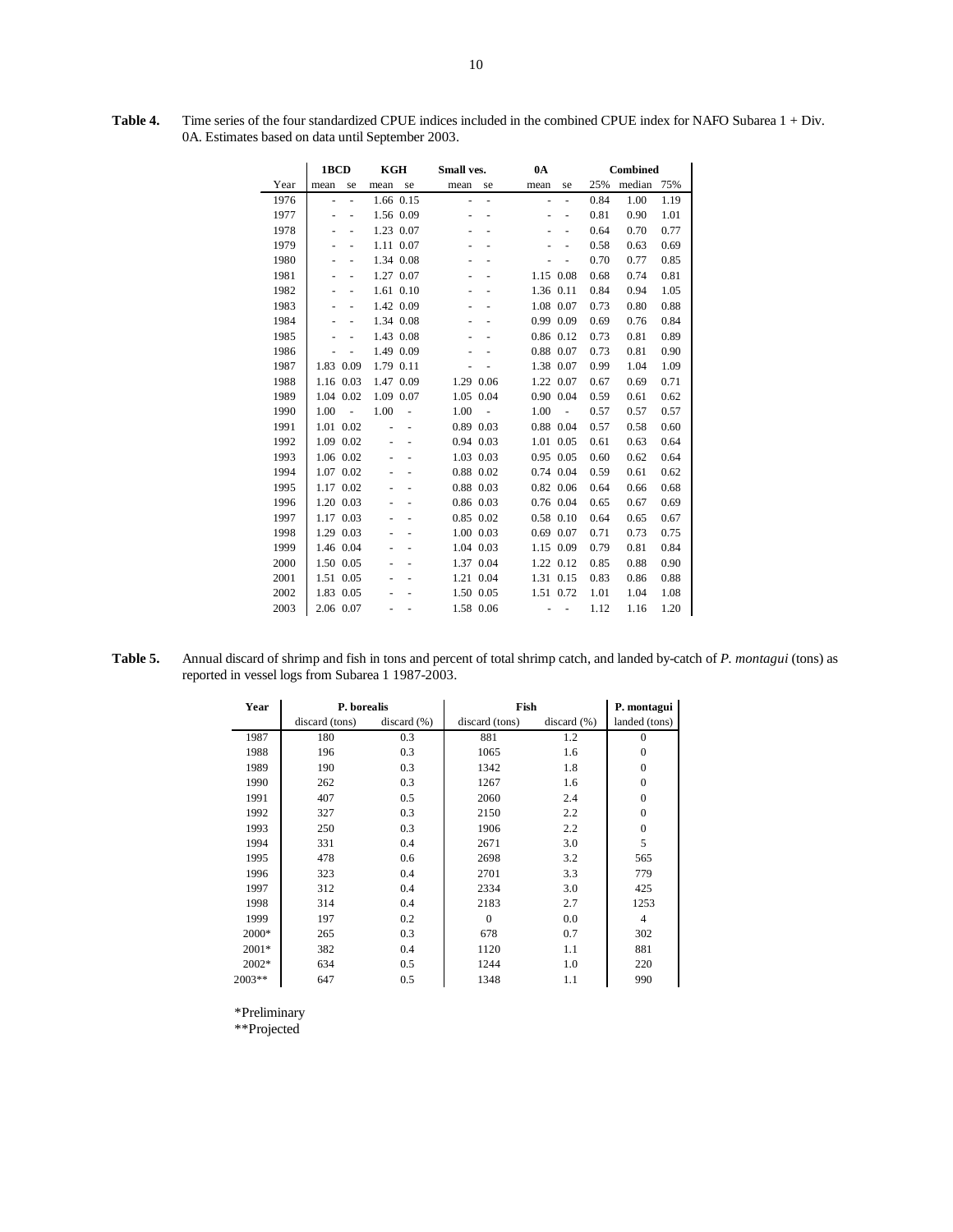**Table 6.** Composition of shrimp catches in NAFO SA 1 as derived from sub-samples weighted up to the total catch. Numbers caught were divided by standardized effort to produce abundance indices.

| <b>Mean size</b>          |       |       |       |       |       |       |       |       |       |       |       |       |
|---------------------------|-------|-------|-------|-------|-------|-------|-------|-------|-------|-------|-------|-------|
| Year                      | 1991  | 1992  | 1993  | 1994  | 1995  | 1996  | 1997  | 1998  | 1999  | 2000  | 2001  | 2002  |
| $Cpl$ (mm)                | 23.5  | 23.5  | 22.9  | 22.3  | 21.8  | 21.9  | 21.2  | 21.2  | 21.2  | 21.6  | 20.8  | 20.5  |
| Weight $(g)$              | 9.4   | 9.6   | 9.5   | 9.0   | 9.1   | 8.4   | 7.8   | 8.0   | 7.4   | 8.0   | 6.7   | 7.3   |
| Count $(no/kg)$           | 107   | 104   | 106   | 111   | 110   | 119   | 128   | 126   | 135   | 125   | 149   | 137   |
| Proportion of total catch |       |       |       |       |       |       |       |       |       |       |       |       |
| Year                      | 1991  | 1992  | 1993  | 1994  | 1995  | 1996  | 1997  | 1998  | 1999  | 2000  | 2001  | 2002  |
| Males                     | 46%   | 33%   | 51%   | 56%   | 64%   | 64%   | 64%   | 66%   | 64%   | 55%   | 69%   | 77%   |
| Primi                     | 9%    | 3%    | 1%    | 11%   | 15%   | 9%    | 12%   | 8%    | 12%   | 15%   | 10%   | 8%    |
| Multi                     | 45%   | 63%   | 48%   | 33%   | 21%   | 27%   | 24%   | 26%   | 24%   | 30%   | 21%   | 15%   |
| Females total             | 54%   | 67%   | 49%   | 44%   | 36%   | 36%   | 36%   | 34%   | 36%   | 45%   | 31%   | 23%   |
| Number caught (millions)  |       |       |       |       |       |       |       |       |       |       |       |       |
| Year                      | 1991  | 1992  | 1993  | 1994  | 1995  | 1996  | 1997  | 1998  | 1999  | 2000  | 2001  | 2002  |
| Males                     | 5109  | 4133  | 5563  | 6713  | 7284  | 7616  | 7769  | 8031  | 9503  | 7942  | 12504 | 16275 |
| Primi                     | 1006  | 427   | 117   | 1302  | 1689  | 1005  | 1460  | 1019  | 1772  | 2246  | 1781  | 1753  |
| Multi                     | 4918  | 7921  | 5332  | 3925  | 2394  | 3189  | 2883  | 3151  | 3522  | 4309  | 3753  | 3063  |
| Females Total             | 5924  | 8348  | 5449  | 5227  | 4083  | 4194  | 4343  | 4170  | 5294  | 6555  | 5534  | 4817  |
| Total                     | 11034 | 12481 | 11012 | 11939 | 11367 | 11811 | 12112 | 12201 | 14798 | 14497 | 18037 | 21092 |
| <b>Abundance index</b>    |       |       |       |       |       |       |       |       |       |       |       |       |
| Year                      | 1991  | 1992  | 1993  | 1994  | 1995  | 1996  | 1997  | 1998  | 1999  | 2000  | 2001  | 2002  |
| Males                     | 1.00  | 0.76  | 1.16  | 1.36  | 1.69  | 1.87  | 2.00  | 2.24  | 2.58  | 2.21  | 3.47  | 4.18  |
| Primi                     | 1.00  | 0.40  | 0.12  | 1.33  | 1.99  | 1.25  | 1.91  | 1.44  | 2.44  | 3.17  | 2.51  | 2.29  |
| Multi                     | 1.00  | 1.51  | 1.16  | 0.82  | 0.58  | 0.81  | 0.77  | 0.91  | 0.99  | 1.24  | 1.08  | 0.82  |
| Females total             | 1.00  | 1.32  | 0.98  | 0.91  | 0.82  | 0.89  | 0.96  | 1.00  | 1.24  | 1.57  | 1.33  | 1.07  |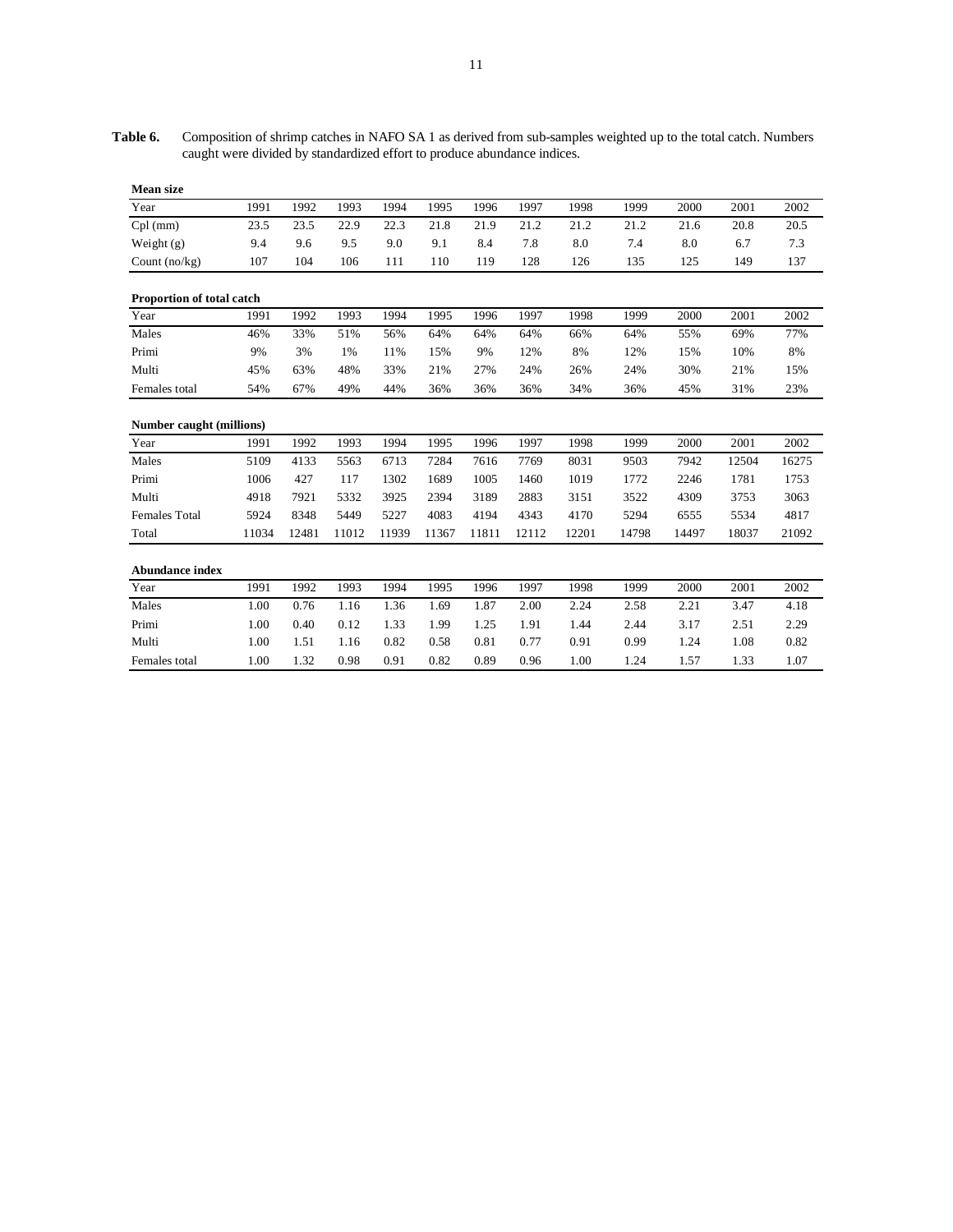| 2000           |                |                |        |                |              |
|----------------|----------------|----------------|--------|----------------|--------------|
| Month          | Division       | Number of      | Sample | <b>Numbers</b> | Catch $(kg)$ |
|                |                | samples        | weight | measured       |              |
| 2              | 1B             | 5              | 8      | 1006           | 17988        |
| $\overline{2}$ | 1 <sup>C</sup> | 4              | 4.79   | 877            | 10945        |
| 3              | 1 <sup>C</sup> | 5              | 12.03  | 875            | 15693        |
| $\overline{4}$ | 1B             | 4              | 9.15   | 1021           | 11481        |
| $\overline{4}$ | 1D             | 7              | 10.68  | 1979           | 21645        |
| 6              | 1 <sup>C</sup> | 1              | 3.27   | 557            | 1503         |
| 6              | 1D             | $\overline{7}$ | 16.9   | 2914           | 24445        |
| 7              | 1B             | 15             | 47.8   | 6886           | 51789        |
| 7              | 1 <sup>C</sup> | 10             | 33.64  | 4707           | 34410        |
| 8              | 1 <sub>B</sub> | 1              | 1.64   | 241            | 1556         |
| 9              | 1B             | 3              | 7.83   | 1120           | 6867         |
| 9              | 1 <sup>C</sup> | 5              | 23.19  | 2809           | 10713        |
| 9              | 1 <sub>D</sub> | 12             | 44.6   | 6712           | 29371        |
| 9              | 1E             | 3              | 9.44   | 1014           | 19931        |
| 10             | 1B             | 8              | 23.4   | 3054           | 28866        |
| 10             | 1E             | 4              | 14.66  | 2125           | 6296         |
| 11             | 1 <sup>C</sup> | 5              | 21.04  | 2962           | 15706        |
| 11             | 1D             | 8              | 28.78  | 4860           | 26574        |
|                | Total          | 107            | 321    | 45719          | 335779       |

**Table 7**. Information on biological samples taken in the Greenlandic fishery 2000-2002.

| 2001                     |                |                |        |          |              |
|--------------------------|----------------|----------------|--------|----------|--------------|
| Month                    | Division       | Number of      | Sample | Numbers  | Catch $(kg)$ |
|                          |                | samples        | weight | measured |              |
| 1                        | 1 <sup>C</sup> | 5              | 15.23  | 2521     | 30341        |
| 1                        | 1D             | $\overline{4}$ | 12.46  | 1830     | 14669        |
| 1                        | 1E             | 5              | 22.56  | 3623     | 15788        |
| $\overline{c}$           | 1 <sup>C</sup> | 1              | 2.87   | 466      | 10218        |
| $\overline{c}$           | 1D             | $\overline{c}$ | 11.21  | 1527     | 29388        |
| $\overline{4}$           | 1B             | 6              | 11.86  | 2149     | 32403        |
| $\overline{\mathcal{L}}$ | 1 <sup>C</sup> | 5              | 12.58  | 1253     | 9741         |
| $\overline{4}$           | 1D             | 8              | 20.21  | 2909     | 26821        |
| 5                        | 1B             | 13             | 24.88  | 3943     | 46090        |
| 5                        | 1 <sub>C</sub> | 11             | 18.58  | 2811     | 61074        |
| 5                        | 1D             | 14             | 25.17  | 3582     | 44358        |
| 6                        | 1D             | 12             | 22.82  | 3256     | 57178        |
| 7                        | 1B             | $\mathbf{1}$   | 4.04   | 861      | 790          |
| 7                        | 1D             | 13             | 19.61  | 2602     | 45465        |
| 7                        | 1E             | 8              | 10.73  | 1664     | 37916        |
| 8                        | 1B             | 3              | 5.28   | 775      | 18942        |
| 8                        | 1 <sup>C</sup> | 6              | 10.03  | 1755     | 34411        |
| 10                       | 1B             | 3              | 6.22   | 1093     | 16142        |
| 10                       | 1D             | 6              | 8.44   | 1761     | 9592         |
| 10                       | 1E             | $\overline{2}$ | 3.52   | 537      | 2768         |
| 11                       | 1B             | 3              | 4.57   | 743      | 6748         |
| 11                       | 1 <sup>C</sup> | 3              | 4.56   | 684      | 13576        |
| 11                       | 1D             | 3              | 5.2    | 713      | 13506        |
|                          | Total          | 137            | 283    | 43058    | 577925       |

| 2002  |                 |           |        |          |                    |
|-------|-----------------|-----------|--------|----------|--------------------|
| Month | <b>Division</b> | Number of | Sample |          | Numbers Catch (kg) |
|       |                 | samples   | weight | measured |                    |
|       | 1D              |           | 9.01   | 1502     | 17881              |
|       | 1F              |           | 1.28   | 225      | 1805               |
|       | Total           |           | 10     | 1727     | 19686              |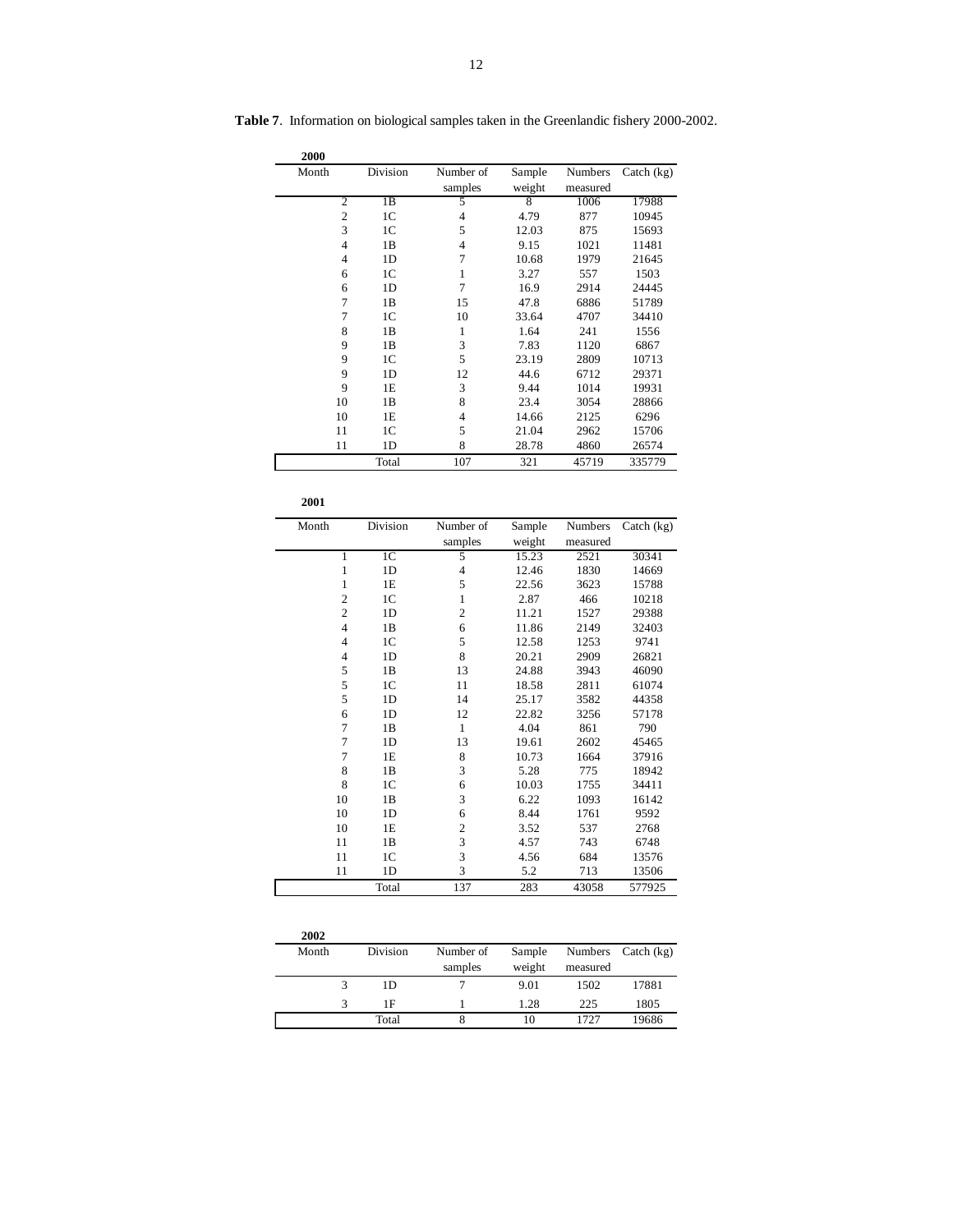

**Fig. 1.** Distribution of hauls by Greenlandic shrimp trawlers fishing off West Greenland, based on available logbooks 1975-2003. Dots represent individual hauls. 600m depth contour is shown as the bold line. The boxed areas numbered 1-13 or labelled Can. (Canadian fishery area) are the area segregation used in the models for standardising the catch-per-unit-effort data (see text).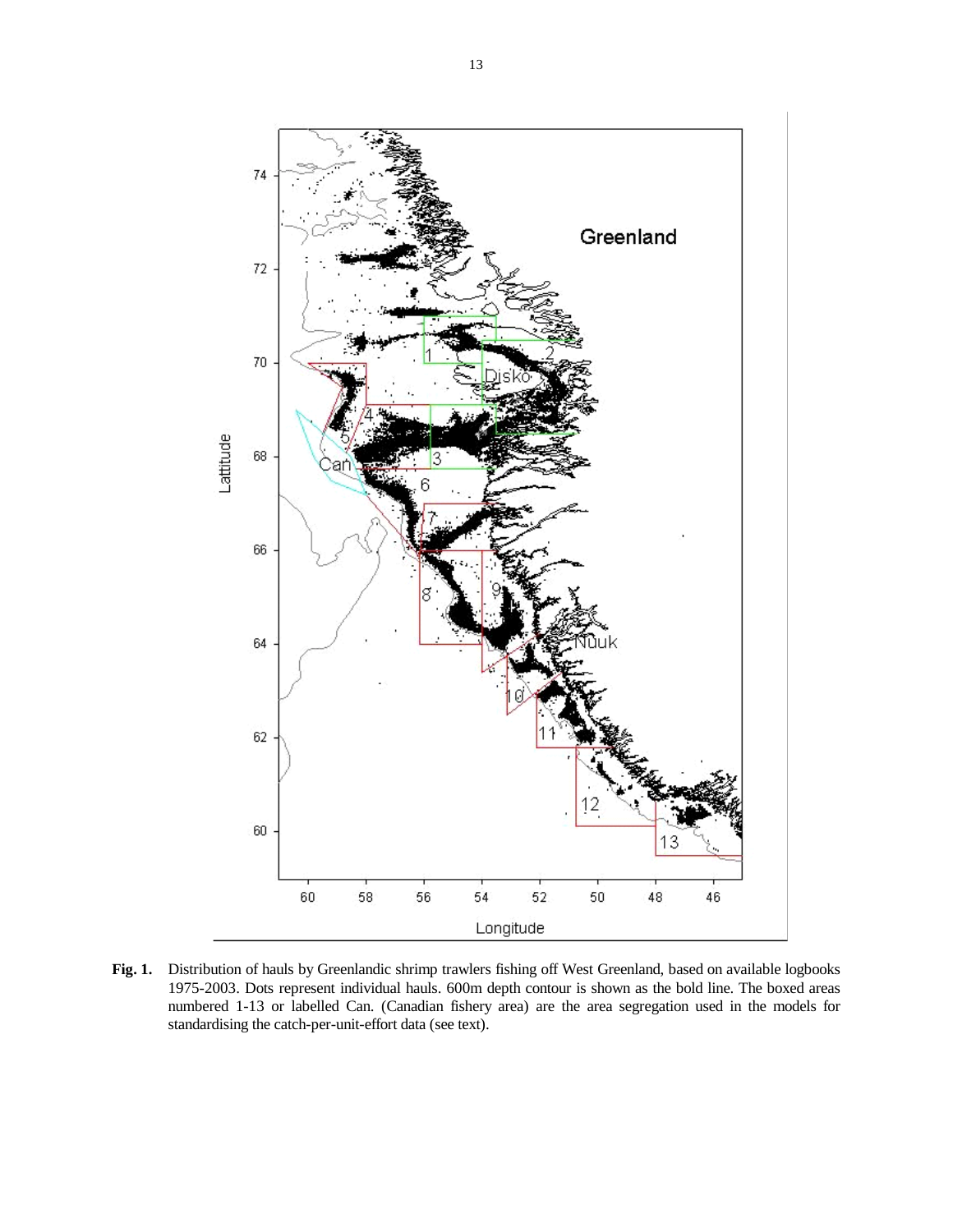

**Fig. 2.** Total catch (A), standardized and unstandardized effort (B) and standardized CPUE indices (C) of the shrimp fishery in NAFO SA 1 + Div. 0A. Estimates of std. effort and CPUE are medians with 25 and 75 percentile error bars and are based on data series until September 2003. Catch for 2003 are projected from September to the end of the year.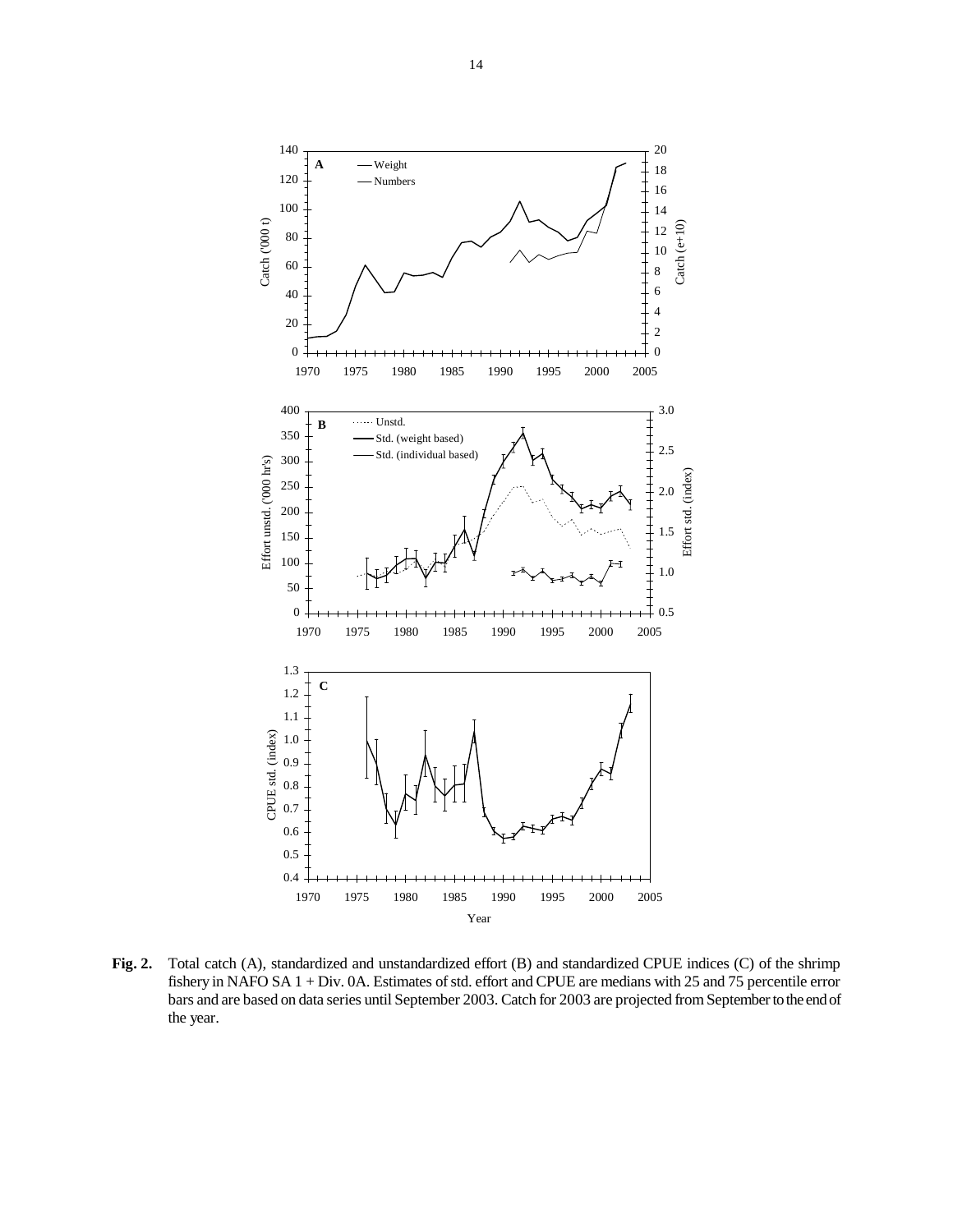

Fig. 3. Mean latitude (°N) of allocated effort by vessels fishing offshore in Subarea 1, 1987-2003.



**Fig. 4.** Standardized CPUE indices of the male and female component of the West Greenland shrimp stock 1991- 2002, both standardized to their value in 1991.



**Fig. 5.** Mean shrimp size (g) in catches in Subarea 1, 1991-2002, and Div. 0A, 1981-2000.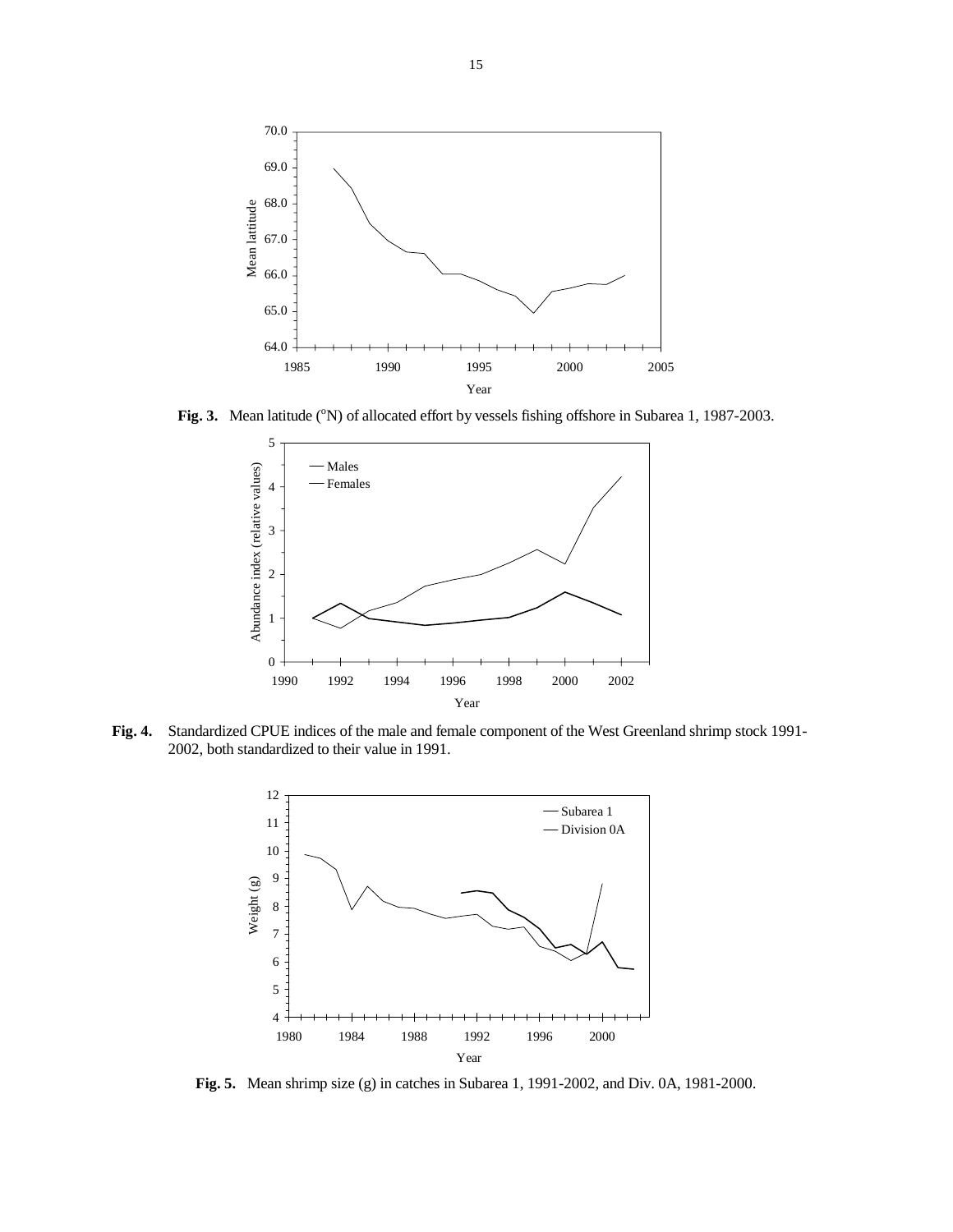

**Fig. 6a.** Spatial distribution of the Greenlandic shrimp catches in Subarea 1, 2000.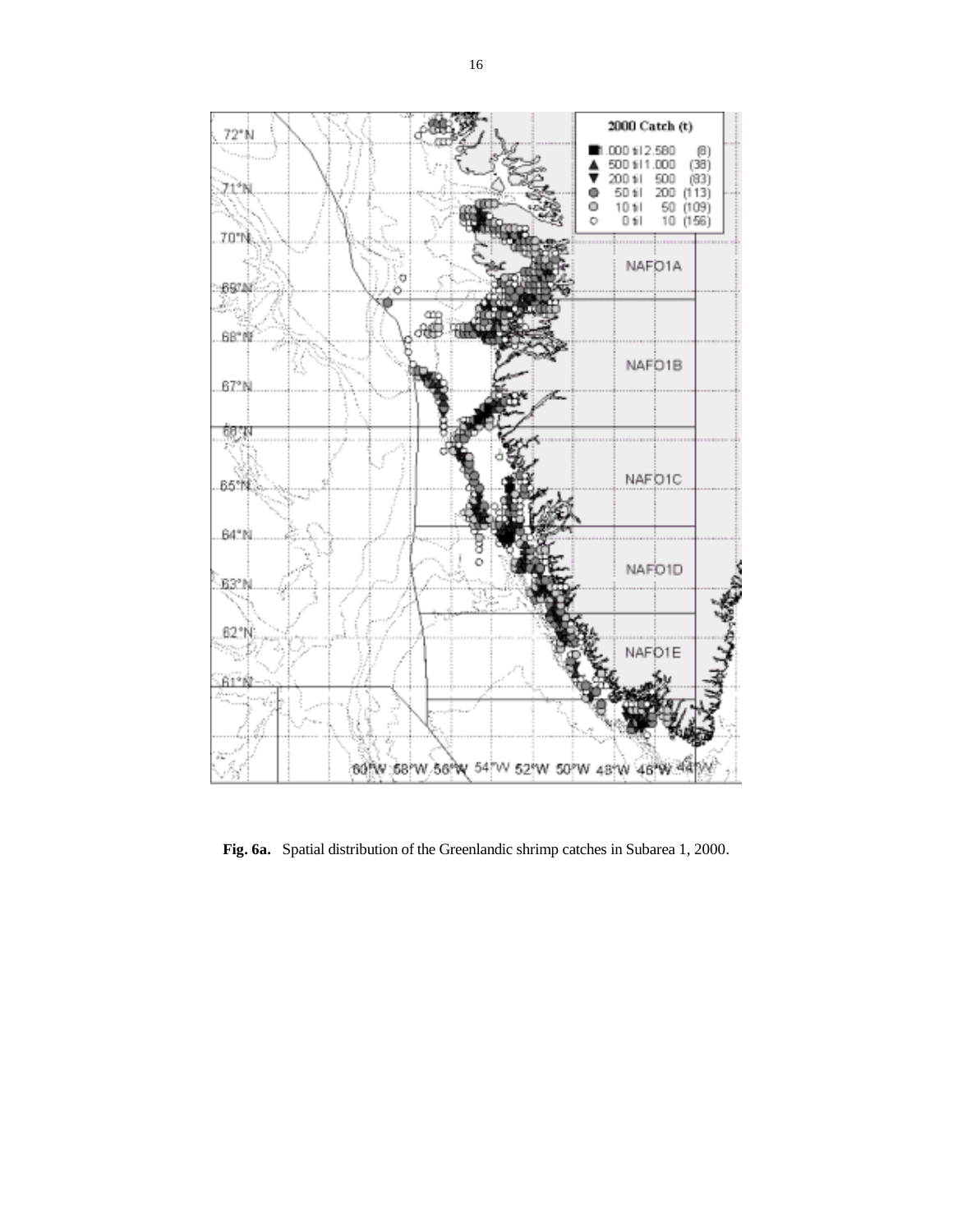

**Fig. 6b.** Spatial distribution of the Greenlandic shrimp catches in Subarea 1, 2001.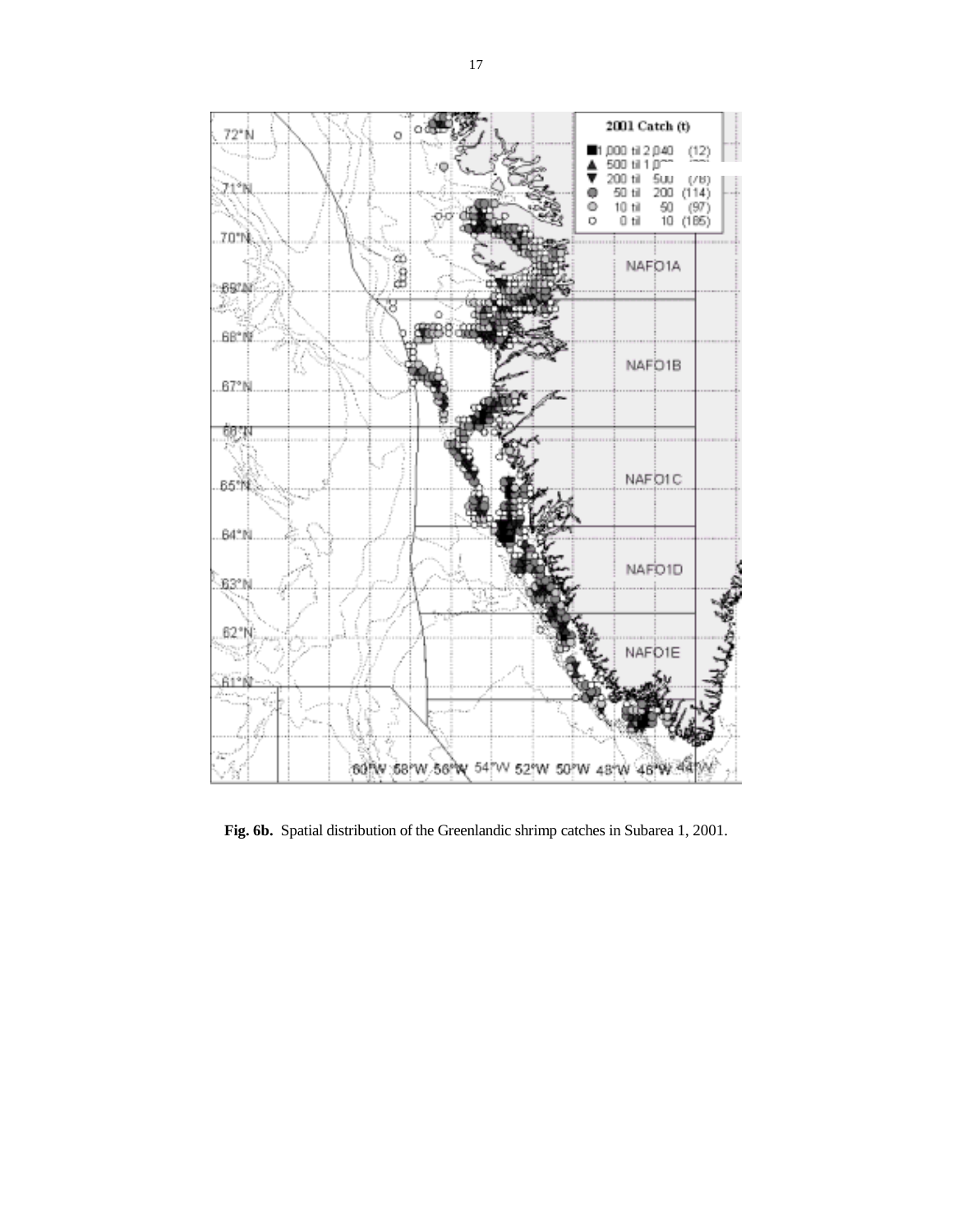

**Fig. 6c.** Spatial distribution of the Greenlandic shrimp catches in Subarea 1, 2002.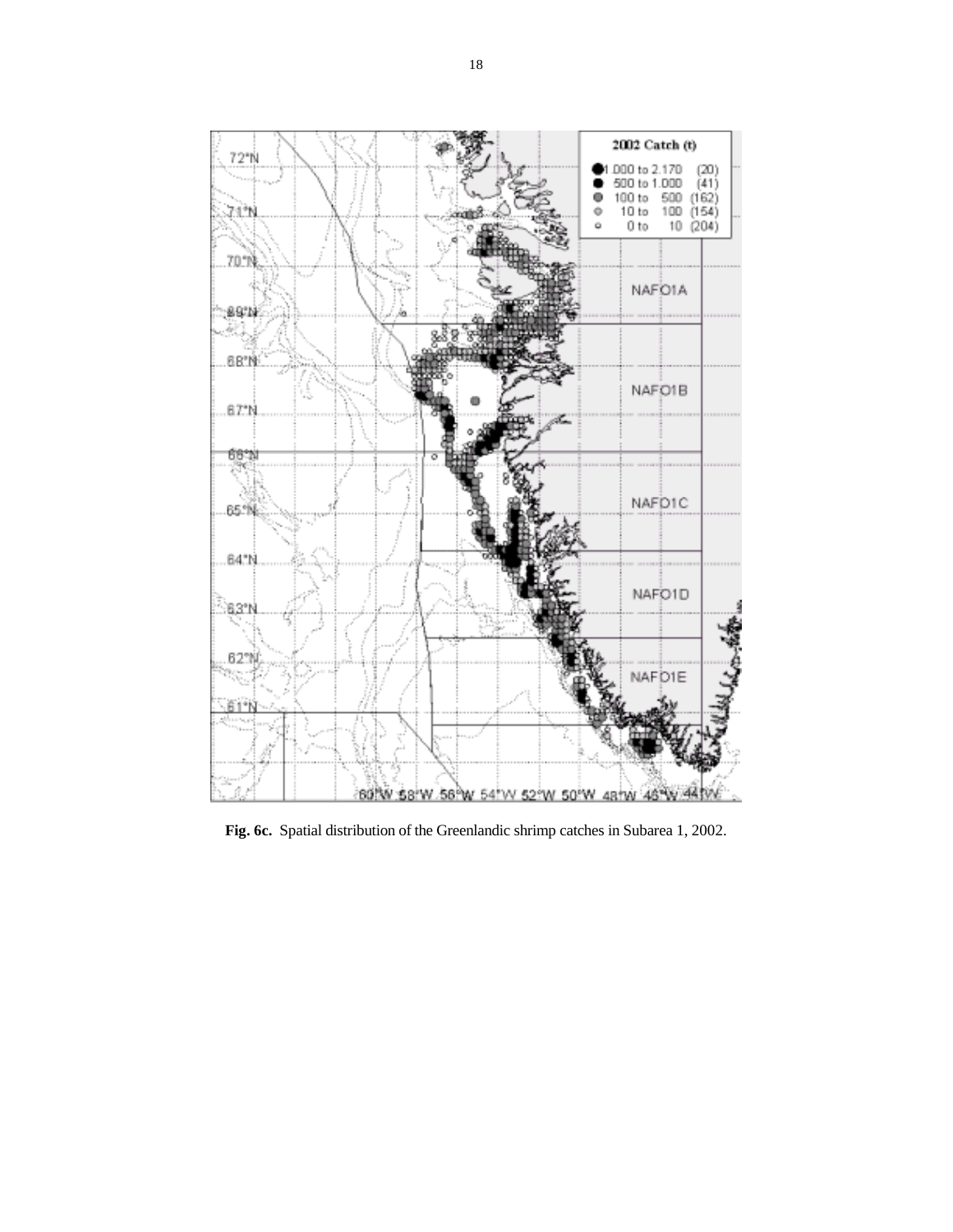

**Fig. 6d.** Spatial distribution of the Greenlandic shrimp catches in Subarea 1, 2003 until July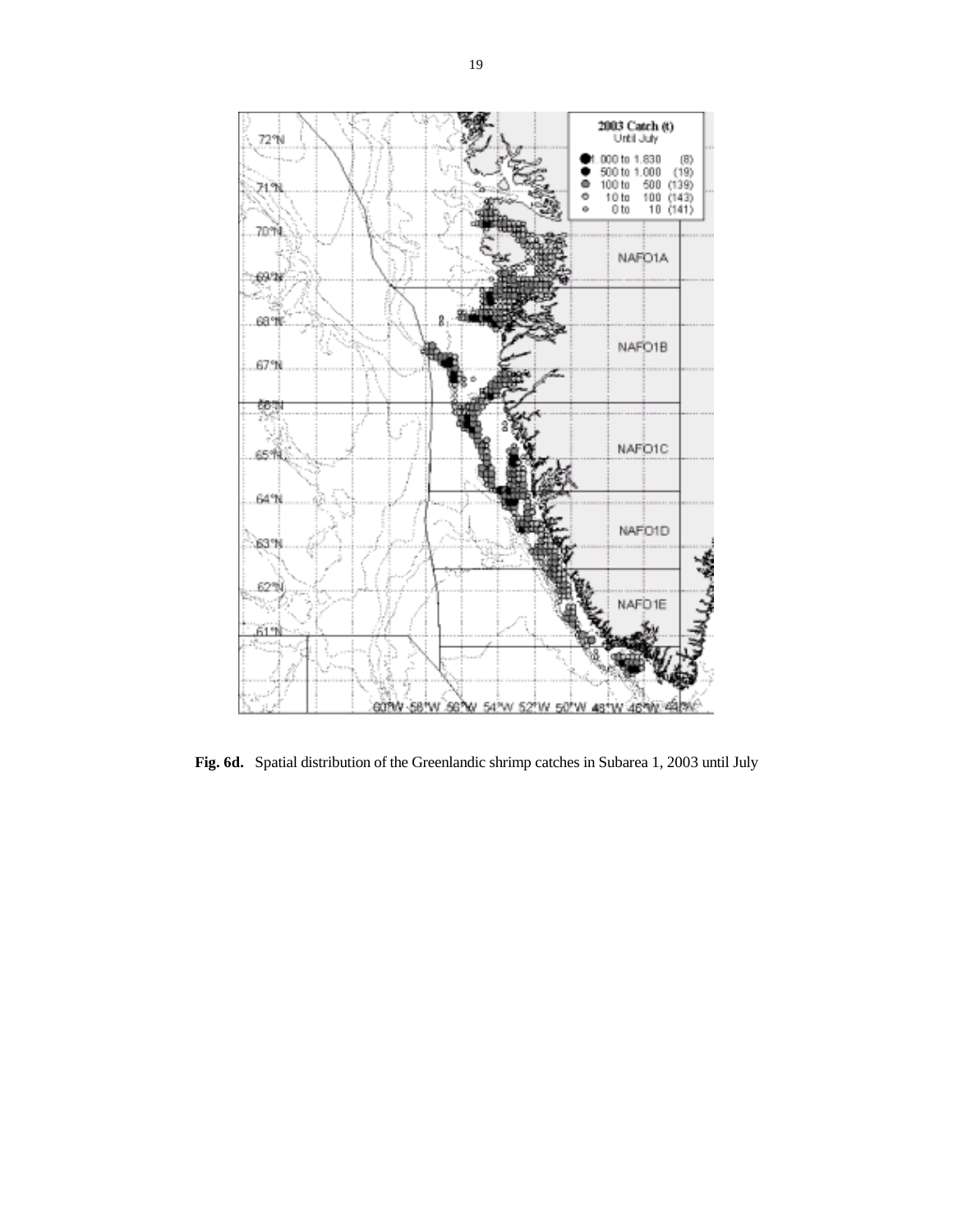

**Fig. 7.** Length frequency distribution of commercial shrimp catches in Subarea 1 and Div. 0A, 1991-2002. The distribution of male shrimp is shown by a dotted line, primiparous and multiparous each as a thin line where the primiparous is distinguished as the smallest component of the two. The sum, i.e. the total distribution, is shown by a bold line.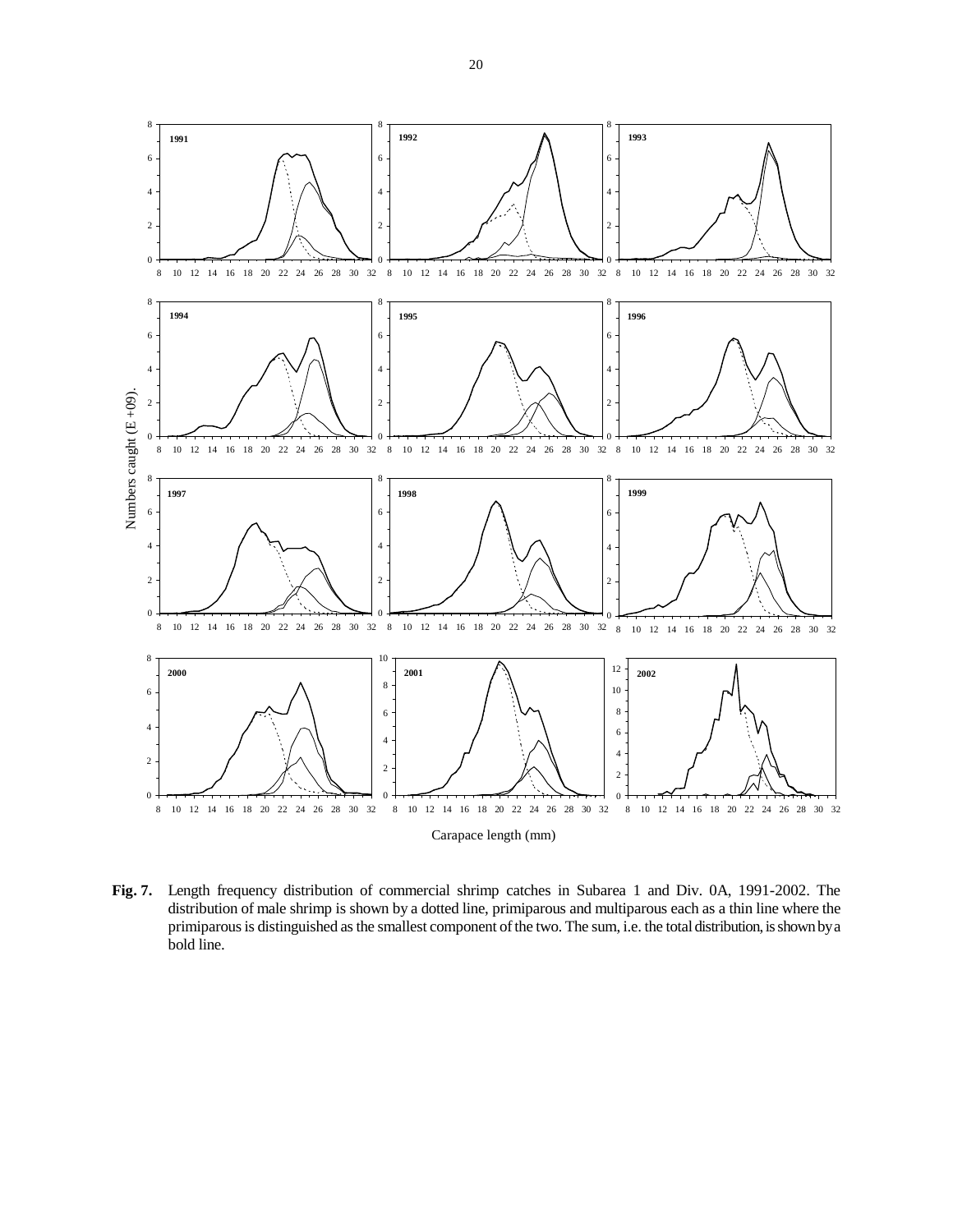**Appendix 1.** Diagnostical output from GLM-run of 1BCDEF index.

|                                                                                                                                                                                                                                                                                                                                                                                                                                                                                                                                                                                                                    |                                                                                                                                                                                                                                                                                                                                    |                                                                                                                                                                                                                                                                                                                                                                                                                                                                                                                                                                                                                                                                                                      | The GLM Procedure<br>Class Level Information                                     |                      |                                                                                                                                                                                                                                                                                                                                                                                                                                                                                                                                                                       |                                                                                                                                                                                                                                                                                                                                                 |                                                      |                                                                                                                                                                                                                                                                                                                                                                                                                  |
|--------------------------------------------------------------------------------------------------------------------------------------------------------------------------------------------------------------------------------------------------------------------------------------------------------------------------------------------------------------------------------------------------------------------------------------------------------------------------------------------------------------------------------------------------------------------------------------------------------------------|------------------------------------------------------------------------------------------------------------------------------------------------------------------------------------------------------------------------------------------------------------------------------------------------------------------------------------|------------------------------------------------------------------------------------------------------------------------------------------------------------------------------------------------------------------------------------------------------------------------------------------------------------------------------------------------------------------------------------------------------------------------------------------------------------------------------------------------------------------------------------------------------------------------------------------------------------------------------------------------------------------------------------------------------|----------------------------------------------------------------------------------|----------------------|-----------------------------------------------------------------------------------------------------------------------------------------------------------------------------------------------------------------------------------------------------------------------------------------------------------------------------------------------------------------------------------------------------------------------------------------------------------------------------------------------------------------------------------------------------------------------|-------------------------------------------------------------------------------------------------------------------------------------------------------------------------------------------------------------------------------------------------------------------------------------------------------------------------------------------------|------------------------------------------------------|------------------------------------------------------------------------------------------------------------------------------------------------------------------------------------------------------------------------------------------------------------------------------------------------------------------------------------------------------------------------------------------------------------------|
| CI ass<br>Level s<br><b>VESSEL</b><br>27<br>YEAR<br>17<br>10<br>MONTH<br>AREA<br>8                                                                                                                                                                                                                                                                                                                                                                                                                                                                                                                                 | Val ues<br>OWVM OYBZ OYCZ OYFF OYKK OYPK OYRK OYRT OZMA OZWQ OZWR ZZZZ<br>87 88 89 91 92 93 94 95 96 97 98 99 100 101 102 103 109<br>1 2 3 4 6 7 8 9 10 12<br>4 5 6 8 10 11 12 13                                                                                                                                                  |                                                                                                                                                                                                                                                                                                                                                                                                                                                                                                                                                                                                                                                                                                      | Number of observations                                                           |                      |                                                                                                                                                                                                                                                                                                                                                                                                                                                                                                                                                                       |                                                                                                                                                                                                                                                                                                                                                 |                                                      | AAAA BBBB CCCC DDDD EEEE FFFF GGGG HHHH IIII JJJJ OUIQ OUKV OVZM OWLQ OWUD                                                                                                                                                                                                                                                                                                                                       |
| Dependent Variable: LNCPUE                                                                                                                                                                                                                                                                                                                                                                                                                                                                                                                                                                                         |                                                                                                                                                                                                                                                                                                                                    |                                                                                                                                                                                                                                                                                                                                                                                                                                                                                                                                                                                                                                                                                                      |                                                                                  |                      | 9096                                                                                                                                                                                                                                                                                                                                                                                                                                                                                                                                                                  |                                                                                                                                                                                                                                                                                                                                                 |                                                      |                                                                                                                                                                                                                                                                                                                                                                                                                  |
| Weight: HAULS                                                                                                                                                                                                                                                                                                                                                                                                                                                                                                                                                                                                      |                                                                                                                                                                                                                                                                                                                                    |                                                                                                                                                                                                                                                                                                                                                                                                                                                                                                                                                                                                                                                                                                      |                                                                                  | Sum of               |                                                                                                                                                                                                                                                                                                                                                                                                                                                                                                                                                                       |                                                                                                                                                                                                                                                                                                                                                 |                                                      |                                                                                                                                                                                                                                                                                                                                                                                                                  |
| Source<br>Model<br>Error<br>Corrected Total                                                                                                                                                                                                                                                                                                                                                                                                                                                                                                                                                                        |                                                                                                                                                                                                                                                                                                                                    | DF<br>116<br>8979<br>9095                                                                                                                                                                                                                                                                                                                                                                                                                                                                                                                                                                                                                                                                            | 45954.56586<br>28712.20909<br>74666.77496                                        | Squares              | Mean Square<br>396.16005                                                                                                                                                                                                                                                                                                                                                                                                                                                                                                                                              | 3.19771                                                                                                                                                                                                                                                                                                                                         | F Value<br>123.89                                    | Pr > F<br>< .0001                                                                                                                                                                                                                                                                                                                                                                                                |
|                                                                                                                                                                                                                                                                                                                                                                                                                                                                                                                                                                                                                    | R-Square<br>0.615462                                                                                                                                                                                                                                                                                                               | Coeff Var                                                                                                                                                                                                                                                                                                                                                                                                                                                                                                                                                                                                                                                                                            | 91.02545                                                                         | Root MSE<br>1.788213 |                                                                                                                                                                                                                                                                                                                                                                                                                                                                                                                                                                       | LNCPUE Mean<br>1.964520                                                                                                                                                                                                                                                                                                                         |                                                      |                                                                                                                                                                                                                                                                                                                                                                                                                  |
| Source<br><b>VESSEL</b><br>MONTH<br>AREA<br>YEAR<br>MONTH*AREA                                                                                                                                                                                                                                                                                                                                                                                                                                                                                                                                                     |                                                                                                                                                                                                                                                                                                                                    | DF<br>26<br>9<br>$\overline{7}$<br>16<br>58                                                                                                                                                                                                                                                                                                                                                                                                                                                                                                                                                                                                                                                          | Type I SS<br>38423.74255<br>942.63518<br>1123.60603<br>3814.91686<br>1649.66525  |                      | Mean Square<br>1477.83625<br>104.73724<br>160.51515<br>238.43230                                                                                                                                                                                                                                                                                                                                                                                                                                                                                                      | 28.44250                                                                                                                                                                                                                                                                                                                                        | F Value<br>462.16<br>32.75<br>50.20<br>74.56<br>8.89 | Pr > F<br>< .0001<br>< .0001<br>< .0001<br>< .0001<br>< .0001                                                                                                                                                                                                                                                                                                                                                    |
| Source<br><b>VESSEL</b><br>MONTH<br>AREA<br>YEAR<br>MONTH*AREA                                                                                                                                                                                                                                                                                                                                                                                                                                                                                                                                                     |                                                                                                                                                                                                                                                                                                                                    | DF<br>26<br>9<br>$\overline{7}$<br>16<br>58                                                                                                                                                                                                                                                                                                                                                                                                                                                                                                                                                                                                                                                          | Type III SS<br>12846.42417<br>506.84935<br>720.89033<br>3740.29000<br>1649.66525 |                      | Mean Square<br>494.09324<br>102.98433<br>233.76812                                                                                                                                                                                                                                                                                                                                                                                                                                                                                                                    | 56.31659<br>28.44250                                                                                                                                                                                                                                                                                                                            | F Value<br>154.51<br>17.61<br>32.21<br>73.10<br>8.89 | Pr > F<br>< .0001<br>< .0001<br>< .0001<br>< .0001<br>< .0001                                                                                                                                                                                                                                                                                                                                                    |
| Parameter<br>Intercept<br>VESSEL<br>VESSEL<br><b>VESSEL</b><br><b>VESSEL</b><br><b>VESSEL</b><br><b>VESSEL</b><br><b>VESSEL</b><br>VESSEL<br><b>VESSEL</b><br><b>VESSEL</b><br>VESSEL<br><b>VESSEL</b><br><b>VESSEL</b><br>VESSEL<br><b>VESSEL</b><br>VESSEL<br>VESSEL<br>VESSEL<br><b>VESSEL</b><br>VESSEL<br><b>VESSEL</b><br><b>VESSEL</b><br><b>VESSEL</b><br><b>VESSEL</b><br><b>VESSEL</b><br><b>VESSEL</b><br><b>VESSEL</b><br><b>MONTH</b><br><b>MONTH</b><br><b>MONTH</b><br><b>MONTH</b><br><b>MONTH</b><br><b>MONTH</b><br><b>MONTH</b><br><b>MONTH</b><br><b>MONTH</b><br><b>MONTH</b><br>AREA<br>AREA | AAAA<br>BBBB<br>cccc<br><b>DDDD</b><br>EEEE<br>FFFF<br>GGGG<br>HHHH<br>ШL<br>JJJJ<br>OUI Q<br><b>OUKV</b><br>OVZM<br>OWLQ<br>OWUD<br>OWVM<br>0YBZ<br><b>OYCZ</b><br><b>OYFF</b><br><b>OYKK</b><br>0YPK<br><b>OYRK</b><br>0YRT<br><b>OZMA</b><br>0ZWQ<br>0ZWR<br>ZZZZ<br>1<br>2<br>3<br>4<br>6<br>7<br>8<br>9<br>10<br>12<br>4<br>5 | 0.837948849 B<br>0.603043021 B<br>0.392947426 B<br>0.436433823 B<br>0.522441377 B<br>1.122018416 B<br>0.219813228 B<br>0.971192622 B<br>0.664316930 B<br>1.171828976 B<br>0.554526622 B<br>0.837325750 B<br>1.206042653 B<br>1.148711710 B<br>0.165964262 B<br>0.478696979 B<br>0.320947238 B<br>0.900989384 B<br>0.892720915 B<br>0.934105542 B<br>0.739050096 B<br>1.327615939 B<br>0.784862277 B<br>0.627279662 B<br>1.065646833 B<br>1.291490274 B<br>1.493622265 B<br>0.000000000 B<br>0.472026280 B<br>0.473173871 B<br>0.617625605 B<br>0.700943616 B<br>0.627125374 B<br>1.117399639 B<br>0.691630484 B<br>0.488237673 B<br>0.329217396 B<br>0.000000000 B<br>0.164640191 B<br>0.713780552 B | Estimate                                                                         |                      | Standard<br>Error<br>0.06796230<br>0.03580635<br>0.03805559<br>0.03610490<br>0.03599227<br>0.03841080<br>0.04104610<br>0.03633425<br>0.03820501<br>0.03534299<br>0.03669730<br>0.04627496<br>0.03836871<br>0.06839705<br>0.05564891<br>0.04073573<br>0.05032090<br>0.04001638<br>0.05313515<br>0.05256465<br>0.03877820<br>0.06499963<br>0.03883785<br>0.04380857<br>0.06457525<br>0.06828888<br>0.07895481<br>0.11792372<br>0.13124510<br>0.12755785<br>0.13768983<br>0.13492143<br>0.11780885<br>0.09847516<br>0.14475386<br>0.11495579<br>0.06258738<br>0.10043075 | t Value<br>12.33<br>16.84<br>10.33<br>12.09<br>14.52<br>29.21<br>5.36<br>26.73<br>17.39<br>33.16<br>15.11<br>18.09<br>31.43<br>16.79<br>2.98<br>11.75<br>6.38<br>22.52<br>16.80<br>17.77<br>19.06<br>20.42<br>20.21<br>14.32<br>16.50<br>18.91<br>18.92<br>4.00<br>3.61<br>4.84<br>5.09<br>4.65<br>9.48<br>7.02<br>3.37<br>2.86<br>2.63<br>7.11 | Pr >  t                                              | < .0001<br>< .0001<br>< .0001<br>< .0001<br>< .0001<br>< .0001<br>< .0001<br>< .0001<br><.0001<br>< .0001<br>< .0001<br><.0001<br>< .0001<br>< .0001<br>0.0029<br>< 0001<br>< .0001<br>< .0001<br>< 0.001<br>< .0001<br>< .0001<br>< 0001<br>< .0001<br>< .0001<br>< 0001<br>< 0001<br>< 0001<br>< .0001<br>0.0003<br>< .0001<br>< .0001<br>< .0001<br>< 0001<br>< .0001<br>0.0007<br>0.0042<br>0.0085<br>< 0001 |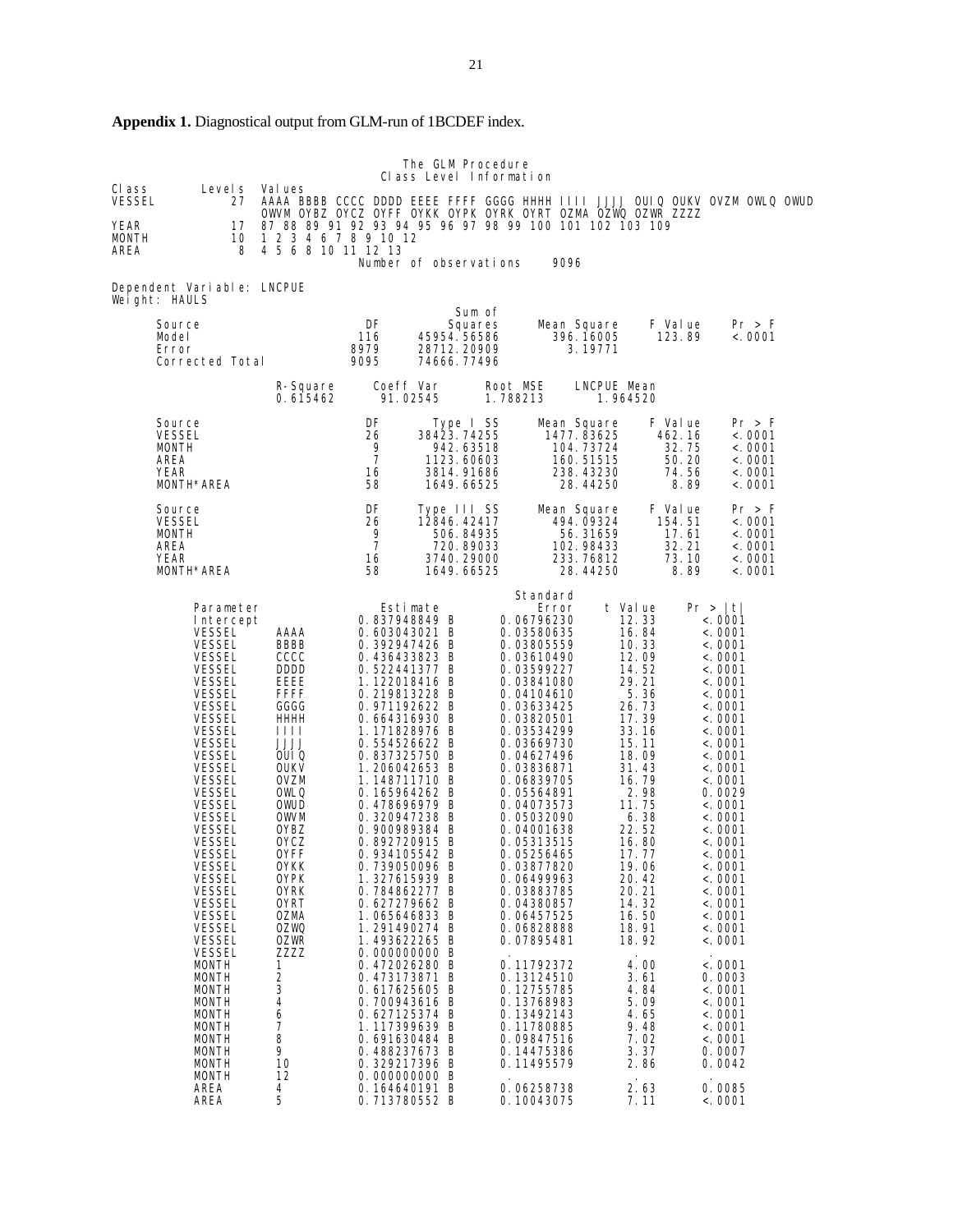| AREA<br>6<br>AREA<br>8<br>AREA<br>10<br>AREA<br>11<br>12<br>AREA                                                                                                                                                                                                                       | 0.101037952 B<br>0.193372665 B<br>0.054877502 B<br>0.167037460 B<br>0.212382297 B                                                                                                                                                                           | 0.07114800<br>0.06235233<br>0.06179297<br>0.06293100<br>0.08663820                                                                                                                               | 1.42<br>3.10<br>0.89<br>2.65<br>2.45                                                                               | 0.1556<br>0.0019<br>0.3745<br>0.0080<br>0.0143                                                                                                  |
|----------------------------------------------------------------------------------------------------------------------------------------------------------------------------------------------------------------------------------------------------------------------------------------|-------------------------------------------------------------------------------------------------------------------------------------------------------------------------------------------------------------------------------------------------------------|--------------------------------------------------------------------------------------------------------------------------------------------------------------------------------------------------|--------------------------------------------------------------------------------------------------------------------|-------------------------------------------------------------------------------------------------------------------------------------------------|
| 13<br>AREA<br><b>YEAR</b><br>87<br><b>YEAR</b><br>88<br><b>YEAR</b><br>89<br><b>YEAR</b><br>91<br><b>YEAR</b><br>92<br>93<br><b>YEAR</b><br><b>YEAR</b><br>94<br>YEAR<br>95<br><b>YEAR</b><br>96<br>97<br>YEAR<br><b>YEAR</b><br>98<br><b>YEAR</b><br>99<br>YEAR<br>100<br>YEAR<br>101 | 0.000000000 B<br>0.603168471 B<br>0.145990369 B<br>0.043690821 B<br>0.005744218 B<br>0.090368029 B<br>0.060715366 B<br>0.065423806 B<br>0.153620241 B<br>0.184375576 B<br>0.153394615 B<br>0.253785881 B<br>0.381230876 B<br>0.408400001 B<br>0.411717066 B | 0.04772147<br>0.02405390<br>0.02074399<br>0.01898833<br>0.01975937<br>0.01965842<br>0.01966684<br>0.02052167<br>0.02213072<br>0.02358026<br>0.02526038<br>0.02529371<br>0.02998840<br>0.02990212 | 12.64<br>6.07<br>2. 11<br>0.30<br>4.57<br>3.09<br>3.33<br>7.49<br>8.33<br>6.51<br>10.05<br>15.07<br>13.62<br>13.77 | < .0001<br>< 0001<br>0.0352<br>0.7623<br>< .0001<br>0.0020<br>0.0009<br>< 0.0001<br>< 0001<br><. 0001<br><. 0001<br>< 0001<br><. 0001<br>< 0001 |
| <b>YEAR</b><br>102<br><b>YEAR</b><br>103<br><b>YEAR</b><br>109                                                                                                                                                                                                                         | 0.603236210 B<br>0.723548270 B<br>0.000000000 B                                                                                                                                                                                                             | 0.02892600<br>0.03281281                                                                                                                                                                         | 20.85<br>22.05                                                                                                     | <. 0001<br><. 0001                                                                                                                              |
| MONTH*AREA 1 4<br>MONTH*AREA 1<br>MONTH*AREA 1<br>MONTH*AREA 1<br>MONTH*AREA 1<br>MONTH*AREA 1                                                                                                                                                                                         | -0.252430992 B<br>$-0.268340521$ B<br>6<br>$-0.489955785 B$<br>8<br>10<br>-0.465967597 B<br>-0.578230287 B<br>11<br>12<br>$-0.516760171$ B                                                                                                                  | 0.47789415<br>0.14858461<br>0.12434590<br>0.12243337<br>0.12645747<br>0.16273931                                                                                                                 | $-0.53$<br>-1.81<br>-3.94<br>-3.81<br>-4.57<br>$-3.18$                                                             | 0.5974<br>0.0710<br>< 0001<br>0.0001<br>< 0001<br>0.0015                                                                                        |
| MONTH*AREA 1<br>MONTH*AREA 2 4<br>MONTH*AREA 2 6                                                                                                                                                                                                                                       | 13<br>0.000000000 B<br>-4.742755570 B<br>0.069846930 B                                                                                                                                                                                                      | 1.79461942<br>0.17571265                                                                                                                                                                         | -2.64<br>0.40                                                                                                      | 0.0082<br>0.6910                                                                                                                                |
| MONTH*AREA 2 8<br>MONTH*AREA 2 10<br>MONTH*AREA 2<br>MONTH*AREA 2 12                                                                                                                                                                                                                   | -0.521147230 B<br>-0.350393148 B<br>-11<br>-0.457973513 B<br>-0.389829994 B                                                                                                                                                                                 | 0.14071355<br>0.13504479<br>0.13725280<br>0.16142823                                                                                                                                             | $-3.70$<br>$-2.59$<br>$-3.34$<br>-2.41                                                                             | 0.0002<br>0.0095<br>0.0009<br>0.0158                                                                                                            |
| MONTH*AREA 2<br>MONTH*AREA 3 6<br>MONTH*AREA 3 8<br>MONTH*AREA 3<br>MONTH*AREA 3<br>MONTH*AREA 3                                                                                                                                                                                       | -13<br>0.000000000 B<br>-0.074304481 B<br>-0.419098977 B<br>-10<br>-0.439456679 B<br>-11<br>-0.614779219 B<br>-12<br>$-0.438401348$ B                                                                                                                       | 0.15909526<br>0.13166387<br>0.13130461<br>0.13330121<br>0.15764715                                                                                                                               | -0.47<br>$-3.18$<br>$-3.35$<br>-4. 61<br>$-2.78$                                                                   | 0.6405<br>0.0015<br>0.0008<br><. 0001<br>0.0054                                                                                                 |
| MONTH*AREA 3<br>MONTH*AREA 4<br>MONTH*AREA 4 6<br>MONTH*AREA 4 8<br>MONTH*AREA 4<br>MONTH*AREA 4<br>MONTH*AREA 4                                                                                                                                                                       | 13<br>0.000000000 B<br>-0.252768724 B<br>-4<br>-0.372873561 B<br>-0.691047480 B<br>10<br>-0.537225598 B<br>-0.621594510 B<br>11<br>12<br>-0.387658528 B                                                                                                     | 0.24405271<br>0.14855711<br>0.14064290<br>0.14126602<br>0.14319629<br>0.17241785                                                                                                                 | $-1.04$<br>-2.51<br>-4.91<br>$-3.80$<br>-4.34<br>$-2.25$                                                           | 0.3004<br>0.0121<br>< .0001<br>0.0001<br>< 0001<br>0.0246                                                                                       |
| MONTH*AREA 4<br>MONTH*AREA 6<br>MONTH*AREA 6 5<br>MONTH*AREA 6 6<br>MONTH*AREA 6 8<br>MONTH*AREA 6 10<br>MONTH*AREA 6 11<br>MONTH*AREA 6 12                                                                                                                                            | 13<br>0.000000000 B<br>-4<br>-0.730761511 B<br>-1.545496943 B<br>$-0.507364783$ B<br>-0.715103356 B<br>-0.485247957 B<br>-0.562976437 B<br>-0.599358548 B                                                                                                   | 0.14033060<br>0.22501005<br>0.14276882<br>0.13784614<br>0.13742798<br>0.13893594<br>0.17130342                                                                                                   | -5.21<br>-6.87<br>$-3.55$<br>-5.19<br>-3.53<br>-4.05<br>-3.50                                                      | < 0001<br>< 0001<br>0.0004<br>< 0001<br>0.0004<br>< 0001<br>0.0005                                                                              |
| MONTH*AREA 6 13<br>MONTH*AREA 7 4<br>MONTH*AREA 7 5<br>MONTH*AREA 7 6<br>MONTH*AREA 7 8<br>MONTH*AREA 7 10<br>MONTH*AREA 7 11<br>MONTH*AREA 7 12                                                                                                                                       | 0.000000000 B<br>-1.153563566 B<br>-1.800899711 B<br>-0.831807240 B<br>-1.011380392 B<br>-0.946966604 B<br>-0.805846803 B<br>-0.608302668 B                                                                                                                 | 0.12473827<br>0.15146776<br>0.12834085<br>0.12259458<br>0.12226562<br>0.12485826<br>0.16755888                                                                                                   | $-9.25$<br>-11.89<br>$-6.48$<br>$-8.25$<br>-7.75<br>-6.45<br>$-3.63$                                               | < 0001<br><. 0001<br><. 0001<br><. 0001<br><. 0001<br>< 0001<br>0.0003                                                                          |
| MONTH*AREA 7 13<br>MONTH*AREA 8<br>MONTH*AREA 8 5<br>MONTH*AREA 8 6<br>MONTH*AREA 8 8<br>MONTH*AREA 8 10<br>MONTH*AREA 8 11<br>MONTH*AREA 8 12                                                                                                                                         | 0.000000000 B<br>$\overline{4}$<br>-0.735884725 B<br>-1.490170063 B<br>-0.645606802 B<br>-0.783989261 B<br>-0.598357569 B<br>-0.541995942 B<br>-0.352852797 B                                                                                               | 0.10561264<br>0.13397314<br>0.11029235<br>0.10530139<br>0.10537794<br>0.10623301<br>0.13614954                                                                                                   | -6.97<br>-11.12<br>-5.85<br>$-7.45$<br>$-5.68$<br>$-5.10$<br>$-2.59$                                               | $\cdot$<br>< 0001<br>< 0001<br><. 0001<br><. 0001<br><. 0001<br>< 0001<br>0.0096                                                                |
| MONTH*AREA 8 13<br>MONTH*AREA 9 4<br>MONTH*AREA 9 5<br>MONTH*AREA 9 6<br>MONTH*AREA 9 8<br>MONTH*AREA 9 10<br>MONTH*AREA 9 11<br>MONTH*AREA 9 12                                                                                                                                       | 0.000000000 B<br>-0.439455690 B<br>-1.243526908 B<br>-0.598676823 B<br>-0.666277875 B<br>-0.527999817 B<br>-0.381385758 B<br>-0.336744240 B                                                                                                                 | 0.14882796<br>0.16966250<br>0.15697254<br>0.15100044<br>0.15171624<br>0.14965503<br>0.17562791                                                                                                   | $-2.95$<br>-7.33<br>-3.81<br>$-4.41$<br>$-3.48$<br>$-2.55$<br>-1.92                                                | 0.0032<br>< 0001<br>0.0001<br>< 0001<br>0.0005<br>0.0108<br>0.0552                                                                              |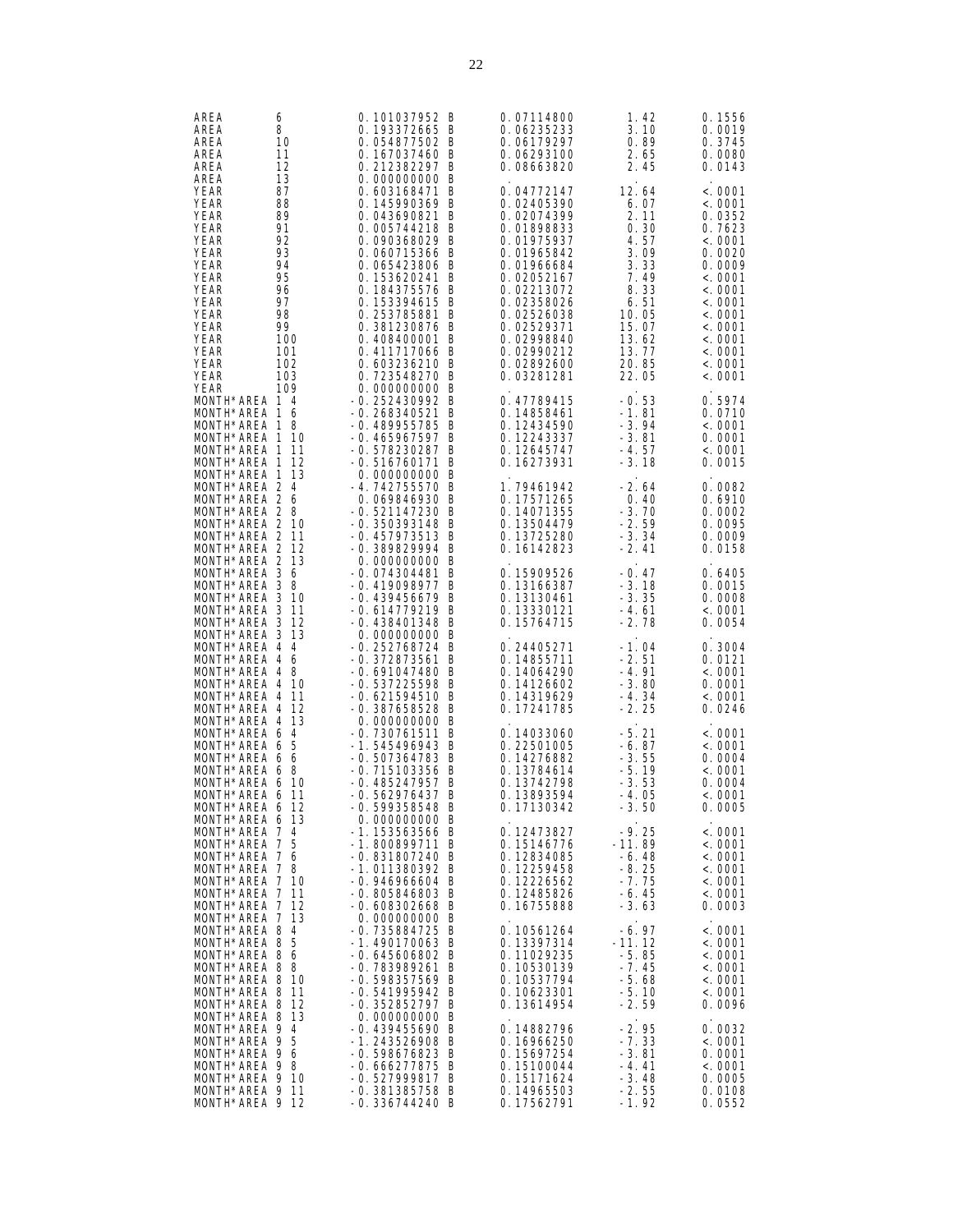| MONTH*AREA 9 13<br>MONTH*AREA 10 4<br>MONTH*AREA 10 5<br>MONTH*AREA 10 6<br>MONTH*AREA 10 8<br>MONTH*AREA 10<br>MONTH*AREA 10<br>MONTH*AREA 10 | 10<br>-11<br>-12 | 0.000000000 B<br>$-0.310719673$ B<br>$-1.076923239$ B<br>$-0.332368686$ B<br>$-0.328677919$ B<br>$-0.314769014$ B<br>$-0.322786494 B$<br>$-0.250153290$ B | 0.11970398<br>0.14576637<br>0.13504182<br>0.12457746<br>0.12671639<br>0.12067282<br>0.14964476 | $\cdot$<br>$-2.60$<br>$-7.39$<br>$-2.46$<br>$-2.64$<br>$-2.48$<br>$-2.67$<br>$-1.67$ | 0.0095<br>< 0.001<br>0.0139<br>0.0083<br>0.0130<br>0.0075<br>0.0946 |
|------------------------------------------------------------------------------------------------------------------------------------------------|------------------|-----------------------------------------------------------------------------------------------------------------------------------------------------------|------------------------------------------------------------------------------------------------|--------------------------------------------------------------------------------------|---------------------------------------------------------------------|
| MONTH*ARFA 10 13                                                                                                                               |                  | 0.000000000 B                                                                                                                                             | $\cdot$                                                                                        |                                                                                      |                                                                     |
| MONTH*AREA 12 4                                                                                                                                |                  | 0.000000000 B                                                                                                                                             |                                                                                                |                                                                                      |                                                                     |
| MONTH*ARFA 12 5                                                                                                                                |                  | 0.000000000 B                                                                                                                                             | ٠                                                                                              |                                                                                      |                                                                     |
| MONTH*ARFA 12 6                                                                                                                                |                  | 0.000000000 B                                                                                                                                             | ٠                                                                                              | $\cdot$                                                                              |                                                                     |
| MONTH*AREA 12 8                                                                                                                                |                  | 0.000000000 B                                                                                                                                             |                                                                                                | $\cdot$                                                                              |                                                                     |
| MONTH*AREA 12                                                                                                                                  | -10              | 0.000000000 B                                                                                                                                             | ٠                                                                                              |                                                                                      |                                                                     |
| MONTH*AREA                                                                                                                                     | -12<br>-11       | 0.000000000 B                                                                                                                                             |                                                                                                |                                                                                      |                                                                     |
| MONTH*AREA                                                                                                                                     | 12<br>-12        | 0.000000000 B                                                                                                                                             |                                                                                                |                                                                                      |                                                                     |
| MONTH*AREA 12                                                                                                                                  | -13              | 0.000000000 B                                                                                                                                             | $\cdot$                                                                                        | $\cdot$                                                                              |                                                                     |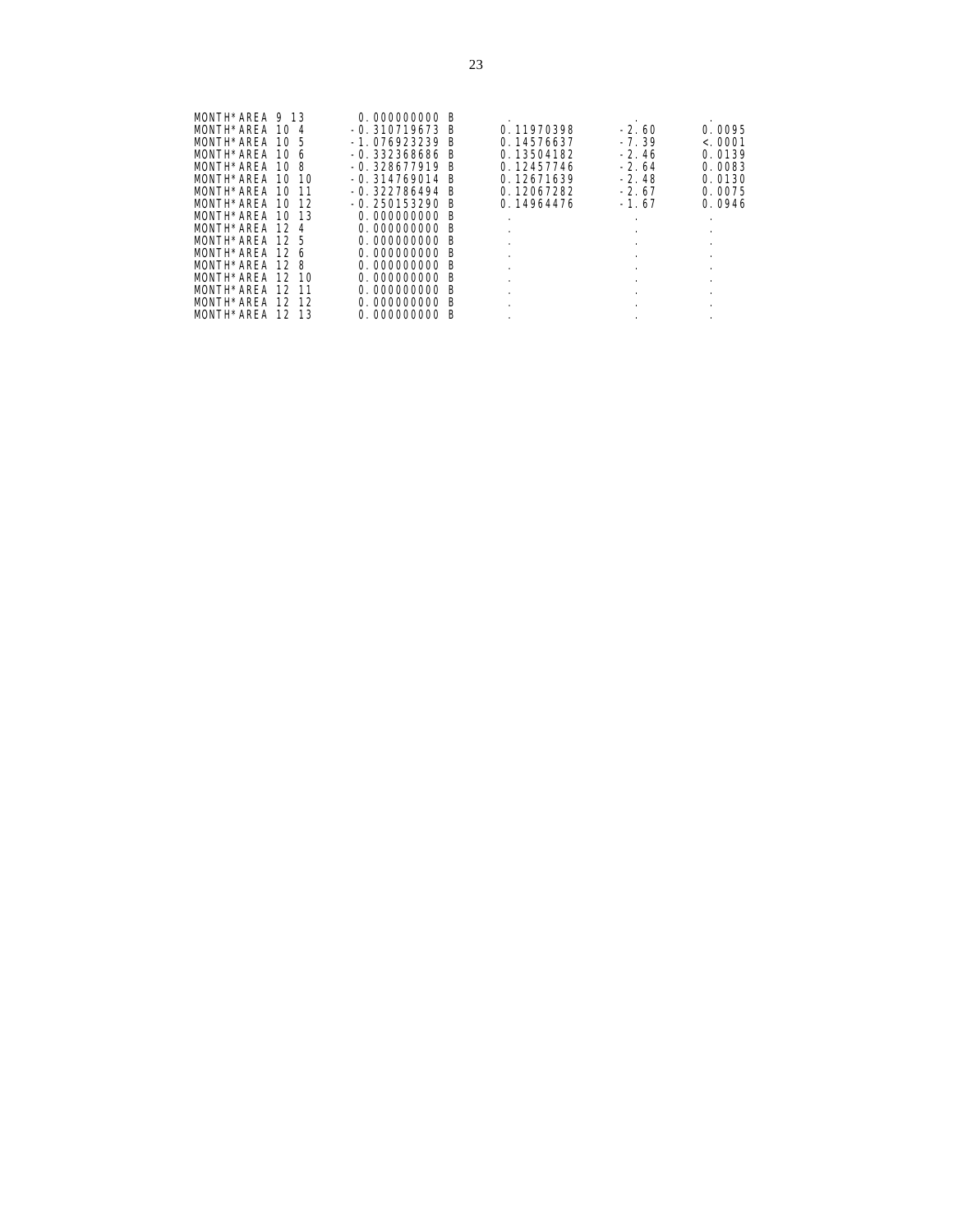**Appendix 2.** Diagnostical output from GLM-run of KGH index.

| The GLM Procedure<br>Class Level Information |                                              |                          |                    |              |                                |                            |                                              |                          |                 |                    |
|----------------------------------------------|----------------------------------------------|--------------------------|--------------------|--------------|--------------------------------|----------------------------|----------------------------------------------|--------------------------|-----------------|--------------------|
|                                              |                                              | CI ass                   | Level s            |              | Val ues                        |                            |                                              |                          |                 |                    |
|                                              |                                              | <b>VESS</b>              |                    | 2            | 32 33                          |                            |                                              |                          |                 |                    |
|                                              |                                              | <b>YR</b><br><b>MO</b>   |                    | 15<br>10     | 1 2 4 6 7 8 9 10 11 12         |                            | 76 77 78 79 80 81 82 83 84 85 86 87 88 89 90 |                          |                 |                    |
|                                              |                                              | AREA                     |                    | 2            | 36                             |                            |                                              |                          |                 |                    |
| Number of observations<br>1371               |                                              |                          |                    |              |                                |                            |                                              |                          |                 |                    |
|                                              | Dependent Variable: LNCPUE<br>Weight: WEIGHT |                          |                    |              |                                |                            |                                              |                          |                 |                    |
|                                              |                                              |                          |                    |              |                                |                            |                                              |                          |                 |                    |
|                                              | Source                                       |                          |                    | DF           |                                | Sum of<br>Squares          |                                              | Mean Square              | F Value         | Pr > F             |
|                                              | Model                                        |                          |                    | 24           |                                | 2959.662874                |                                              | 123.319286               | 54.70           | < .0001            |
|                                              | Error                                        | Corrected Total          |                    | 1346<br>1370 |                                | 3034.342633<br>5994.005506 |                                              | 2.254341                 |                 |                    |
|                                              |                                              |                          | R-Square           |              | Coeff Var                      |                            | Root MSE                                     | LNCPUE Mean              |                 |                    |
|                                              |                                              |                          | 0.493770           |              | 24.03387                       |                            | 1.501446                                     | 6.247210                 |                 |                    |
|                                              | Source                                       |                          |                    | DF           |                                | Type I SS                  |                                              | Mean Square              | F Value         | Pr > F             |
|                                              | <b>VESS</b><br>МO                            |                          |                    | 1<br>9       |                                | 265.265065<br>2028.491712  |                                              | 265.265065<br>225.387968 | 117.67<br>99.98 | < .0001<br>< .0001 |
|                                              | YR                                           |                          |                    | 14           |                                | 665.906096                 |                                              | 47.564721                | 21.10           | < .0001            |
|                                              | Source                                       |                          |                    | DF           |                                | Type III SS                |                                              | Mean Square              | F Value         | Pr > F             |
|                                              | VESS<br>МO                                   |                          |                    | 1<br>9       |                                | 176.702927<br>1741.943810  |                                              | 176.702927<br>193.549312 | 78.38<br>85.86  | < .0001<br>< .0001 |
|                                              | YR                                           |                          |                    | 14           |                                | 665.906096                 |                                              | 47.564721                | 21.10           | < .0001            |
|                                              |                                              |                          |                    |              |                                |                            | Standard                                     |                          |                 |                    |
|                                              |                                              | Parameter                |                    |              | Estimate                       |                            | Error                                        | t Value                  |                 | Pr >  t            |
|                                              |                                              | Intercept<br><b>VESS</b> | 32                 |              | 5.519584121 B<br>0.162995969 B |                            | 0.05972433<br>0.01841047                     | 92.42<br>8.85            |                 | < .0001<br>< .0001 |
|                                              |                                              | <b>VESS</b><br>МO        | 33<br>$\mathbf{1}$ |              | 0.000000000 B<br>0.315289464 B |                            | 0.05377667                                   | 5.86                     |                 | < .0001            |
|                                              |                                              | <b>MO</b>                | 2                  |              | 0.380992526 B                  |                            | 0.05721325                                   | 6.66                     |                 | < .0001            |
|                                              |                                              | <b>MO</b><br><b>MO</b>   | 4                  |              | 0.707713228 B                  |                            | 0.04492019                                   | 15.75                    |                 | < .0001            |
|                                              |                                              | <b>MO</b>                | 6<br>7             |              | 0.567510541 B<br>0.465709628 B |                            | 0.04043884<br>0.04266259                     | 14.03<br>10.92           |                 | < .0001<br>< .0001 |
|                                              |                                              | <b>MO</b>                | 8                  |              | 0.354247454 B                  |                            | 0.04281827                                   | 8.27                     |                 | < 0001             |
|                                              |                                              | <b>MO</b><br><b>MO</b>   | 9<br>10            |              | 0.150752249 B<br>0.023991093 B |                            | 0.04470863<br>0.04412360                     | 3.37<br>0.54             |                 | 0.0008<br>0.5867   |
|                                              |                                              | <b>MO</b>                | 11                 |              | 0.097217900 B                  |                            | 0.04500646                                   | 2.16                     |                 | 0.0309             |
|                                              |                                              | МO<br>YR                 | 12<br>76           |              | 0.000000000 B<br>0.506924682 B |                            | 0.08804812                                   | 5.76                     |                 | < .0001            |
|                                              |                                              | YR                       | 77                 |              | 0.442223706 B                  |                            | 0.05909604                                   | 7.48                     |                 | < 0001             |
|                                              |                                              | <b>YR</b><br><b>YR</b>   | 78<br>79           |              | 0.206741848 B<br>0.107151428 B |                            | 0.05869672<br>0.05734955                     | 3.52<br>1.87             |                 | 0.0004<br>0.0619   |
|                                              |                                              | YR                       | 80                 |              | 0.292689676 B                  |                            | 0.05909863                                   | 4.95                     |                 | < .0001            |
|                                              |                                              | YR<br>YR                 | 81<br>82           |              | 0.235455267 B<br>0.476527068 B |                            | 0.05533503<br>0.05941174                     | 4.26<br>8.02             |                 | < .0001<br>< .0001 |
|                                              |                                              | <b>YR</b>                | 83                 |              | 0.352758060 B                  |                            | 0.05834257                                   | 6.05                     |                 | < .0001            |
|                                              |                                              | <b>YR</b>                | 84                 |              | 0.291241348 B                  |                            | 0.05675027                                   | 5.13                     |                 | < .0001            |
|                                              |                                              | YR<br>YR                 | 85<br>86           |              | 0.359175071 B<br>0.398675904 B |                            | 0.05565256<br>0.05561951                     | 6.45<br>7.17             |                 | < .0001<br>< .0001 |
|                                              |                                              | <b>YR</b>                | 87                 |              | 0.580394317 B                  |                            | 0.05754350                                   | 10.09                    |                 | < .0001            |
|                                              |                                              | <b>YR</b><br><b>YR</b>   | 88<br>89           |              | 0.381897562 B<br>0.082618304 B |                            | 0.05674461<br>0.06351394                     | 6.73<br>1.30             |                 | < .0001<br>0.1936  |
|                                              |                                              | <b>YR</b>                | 90                 |              | 0.000000000 B                  |                            |                                              | $\ddot{\phantom{a}}$     |                 |                    |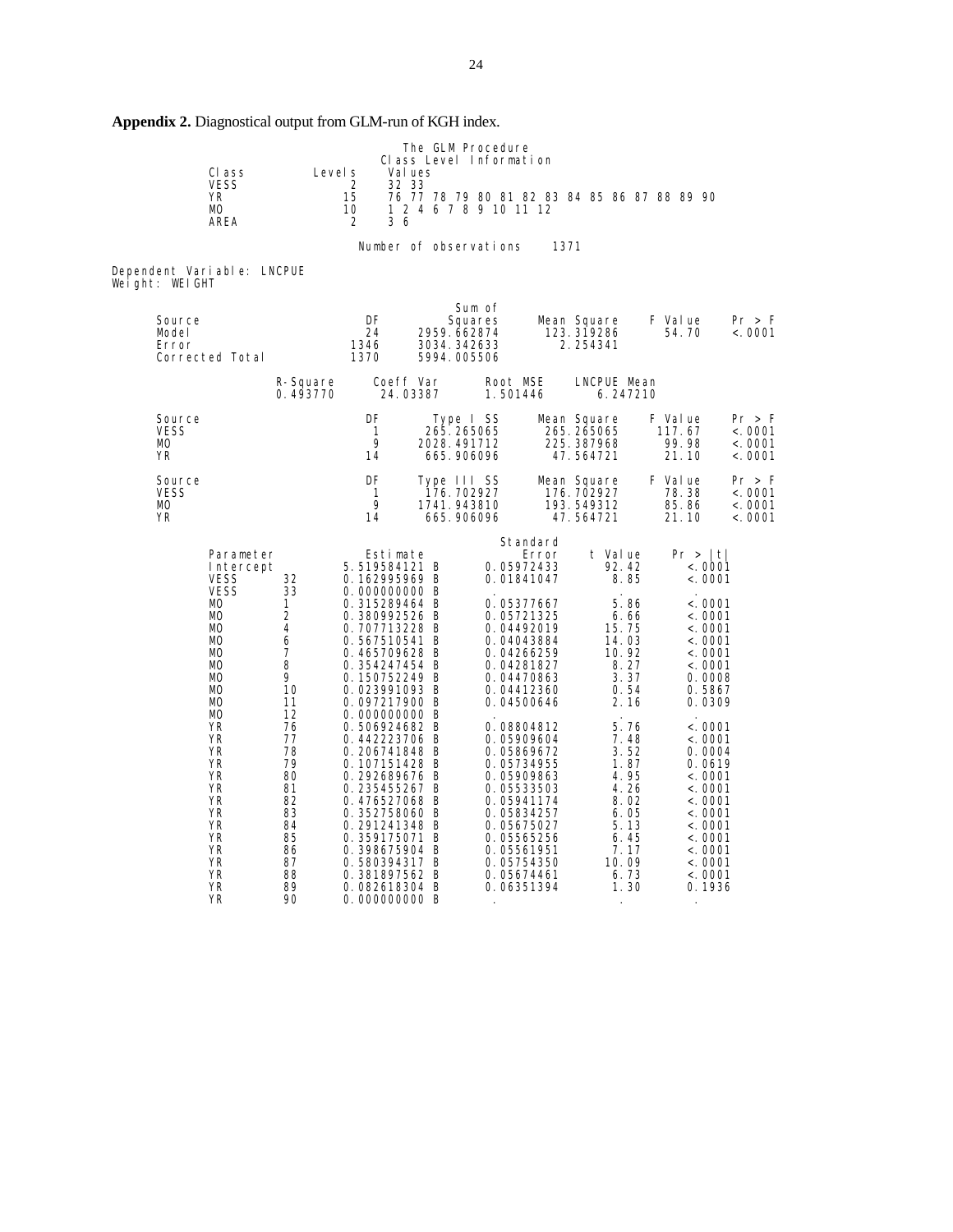The GLM Procedure Class Level Information<br>Class Level Information Class Levels Values<br>
Year 22 81 82 Year 20 81 82 83 84 85 86 87 88 89 91 92 93 94 95 96 97 98 99 100 101 102 109<br>2 7 13 Month 2<br>Vessel 13 1 70 72 73 75 111 222 444 555 666 777 888 999 Number of observations 576 Dependent Variable: LNCPUE Weight: WFACTOR Sum of Source the Source of the Squares of the Squares of Source of the Squares of the Square of the Source of the Source of the Source of the Source of the Source of the Source of the Source of the Source of the Source of Source DF Squares Mean Square F Value Pr > F Model 34 3791.431115 111.512680 31.42 <.0001 Error 541 1919.767625 3.548554 **Corrected Total** R-Square Coeff Var Root MSE LNCPUE Mean<br>0.663859 32.09658 1.883761 5.869038 0.663859 Source DF Type I SS Mean Square F Value Pr > F Month 1 493.978473 493.978473 139.21 <.0001 Vessel 12 2194.915163 182.909597 51.54 <.0001 Year 21 1102.537479 52.501785 14.80 <.0001 Source DF Type III SS Mean Square F Value Pr > F Month 1 220.328117 220.328117 62.09 <.0001 Vessel 12 1610.989648 134.249137 37.83 <.0001 1102.537479 Standard Parameter Estimate Error t Value Pr > |t| Intercept 5.577291717 B 0.04337368 128.59 <.0001 Month 7 0.221179551 B<br>Month 13 0.00000000 B Month 13 0.000000000 B . . . Vessel 1 -0.456878154 B 0.10488379 -4.36 <.0001 Vessel 70 -0.116031664 B 0.08915741 -1.30 0.1937<br>Vessel 72 0.999949470 B 0.23281381 4.30 <.0001 Vessel 72 0.999949470 B 0.23281381 4.30 <.0001 Vessel 73 1.078637169 B 0.22934782 4.70 <.0001 Vessel 75 0.482120091 B 0.44110540 1.09 0.2749 Vessel 111 -0.240886537 B 0.05294594 -4.55 <.0001 Vessel 222 0.103522151 B 0.04448189 2.33 0.0203 Vessel 444 0.626450209 B 0.04025721 15.56 <.0001 Vessel 555 0.376954526 B 0.03505130 10.75 <.0001 Vessel 666 0.574795577 B 0.04049231 14.20 <.0001 Vessel 777 0.478271198 B 0.05939407 8.05 <.0001 Vessel 888 0.233509593 B<br>Vessel 999 0.000000000 B Vessel 999 0.000000000 B . . . Year 81 0.142630671 B 0.06340239 2.25 0.0249 Vear 82 0.307081422 B 0.07664888 4.01 <.0001<br>Year 83 0.077850600 B 0.05968118 1.30 0.1926<br>Year 84 -0.007434367 B 0.08322212 -0.09 0.9289 Year 83 0.077850600 B 0.05968118 1.30 0.1926 Year 84 -0.007434367 B 0.08322212 -0.09 0.9289 Vear 85 -0.149480715 B 0.12797579 -1.17 0.2433<br>
Year 86 -0.123155851 B 0.07654773 -1.61 0.1082<br>
Year 87 0.325458329 B 0.05238540 6.21 <.0001 Year 86 -0.123155851 B 0.07654773 -1.61 0.1082 Year 87 0.325458329 B 0.05238540 6.21 <.0001 Year 88 0.202082471 B 0.05254931 3.85 0.0001 Year 89 -0.107079717 B 0.04661543 -2.30 0.0220 Year 91 -0.125485556 B 0.04648505 -2.70 0.0072 Year 92 0.013891922 B 0.04458370 0.31 0.7555 Year 93 -0.047019784 B 0.04792740 -0.98 0.3270 Year 94 -0.297373787 B 0.04644666 -6.40 <.0001 Vear 95 -0.198435133 B 0.06727727 -2.95 0.0033<br>1987 96 -0.277052936 B 0.05446166 -5.09 <.0001<br>1988 97 -0.537790331 B 0.15502429 -3.47 0.0006 Year 96 -0.277052936 B 0.05446166 -5.09 <.0001 Year 97 -0.537790331 B 0.15502429 -3.47 0.0006 Year 98 -0.373518020 B 0.09071233 -4.12 <.0001 Year 99 0.137607863 B 0.07411676 1.86 0.0639 Year 100 0.196019425 B 0.09474109 2.07 0.0390 Year 101 0.272763482 B 0.10936794 2.49 0.0129 Year 102 0.412298388 B<br>Year 109 0.000000000 B 0.000000000 B

**Appendix 3.** Diagnostical output from GLM-run of the 0A index.